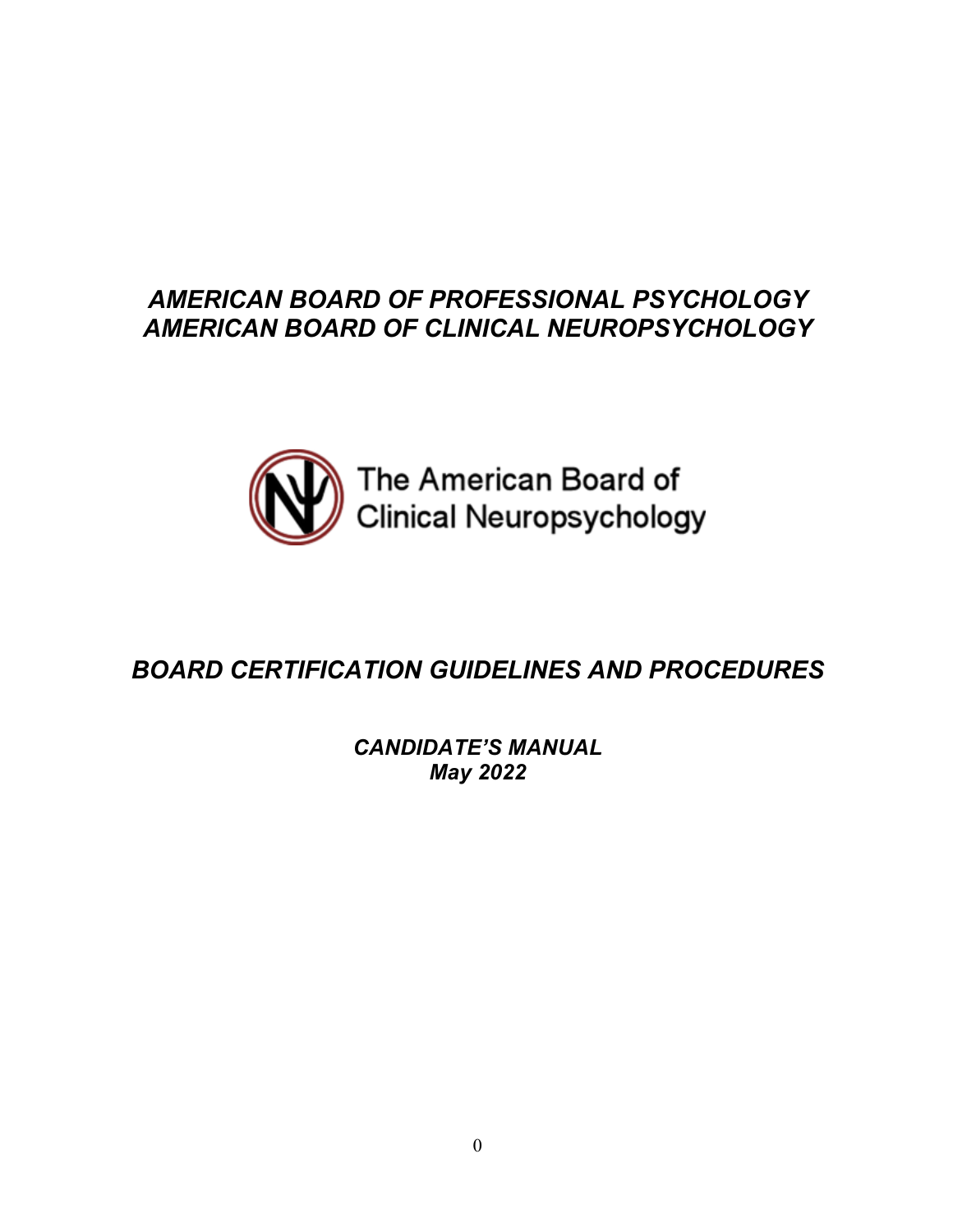### **Table of Contents**

| <b>Table of Contents</b>                                             | 1                       |
|----------------------------------------------------------------------|-------------------------|
| I. DEFINITION OF A CLINICAL NEUROPSYCHOLOGIST                        | 2                       |
| <b>II. COMPETENCIES OF THE SPECIALTY OF CLINICAL NEUROPSYCHOLOGY</b> | $\overline{\mathbf{3}}$ |
| <b>III. ELIGIBILTY REQUIREMENTS FOR CANDIDACY</b>                    | 6                       |
| <b>IV. APPLICATION PROCESS</b>                                       | 7                       |
| <b>V. WRITTEN EXAMINATION</b>                                        | 8                       |
| <b>VI. PRACTICE SAMPLE</b>                                           | 10                      |
| <b>VII. ORAL EXAMINATION</b>                                         | 10                      |
| <b>VIII. MAINTENANCE OF CERTIFICATION</b>                            | 16                      |
| IX. DISABILITY ACCOMMODATIONS                                        | 20                      |
| X. LANGUAGE ACCOMMODATIONS                                           | 21                      |
| <b>XI. POLICY FOR BREASTFEEDING PARENTS</b>                          | 21                      |
| <b>XII. GUIDELINES FOR APPEALS</b>                                   | 21                      |
| <b>XIII. RESOURCES</b>                                               | 24                      |
| <b>XIV. CONTACT INFORMATION</b>                                      | 24                      |
| <b>XV. OUR COMMITMENT TO DIVERSITY</b>                               | 25                      |

### *Please report any broken links within this manual to the ABCN Office (nunce@umich.edu)*

Note: The information in this manual pertains to ABCN **Specialty certification in Clinical Neuropsychology**. The Candidate Manual for individuals interested in **Subspecialty Certification in Pediatric Clinical Neuropsychology** can be found here. Any ABCN applicant, candidate, or Specialist may apply for subspecialty certification in pediatric clinical neuropsychology; however, individuals whose subspecialty credentials are approved may enter the subspecialty examination process *only after they have been awarded Specialty board certification through the ABCN parent examination process*.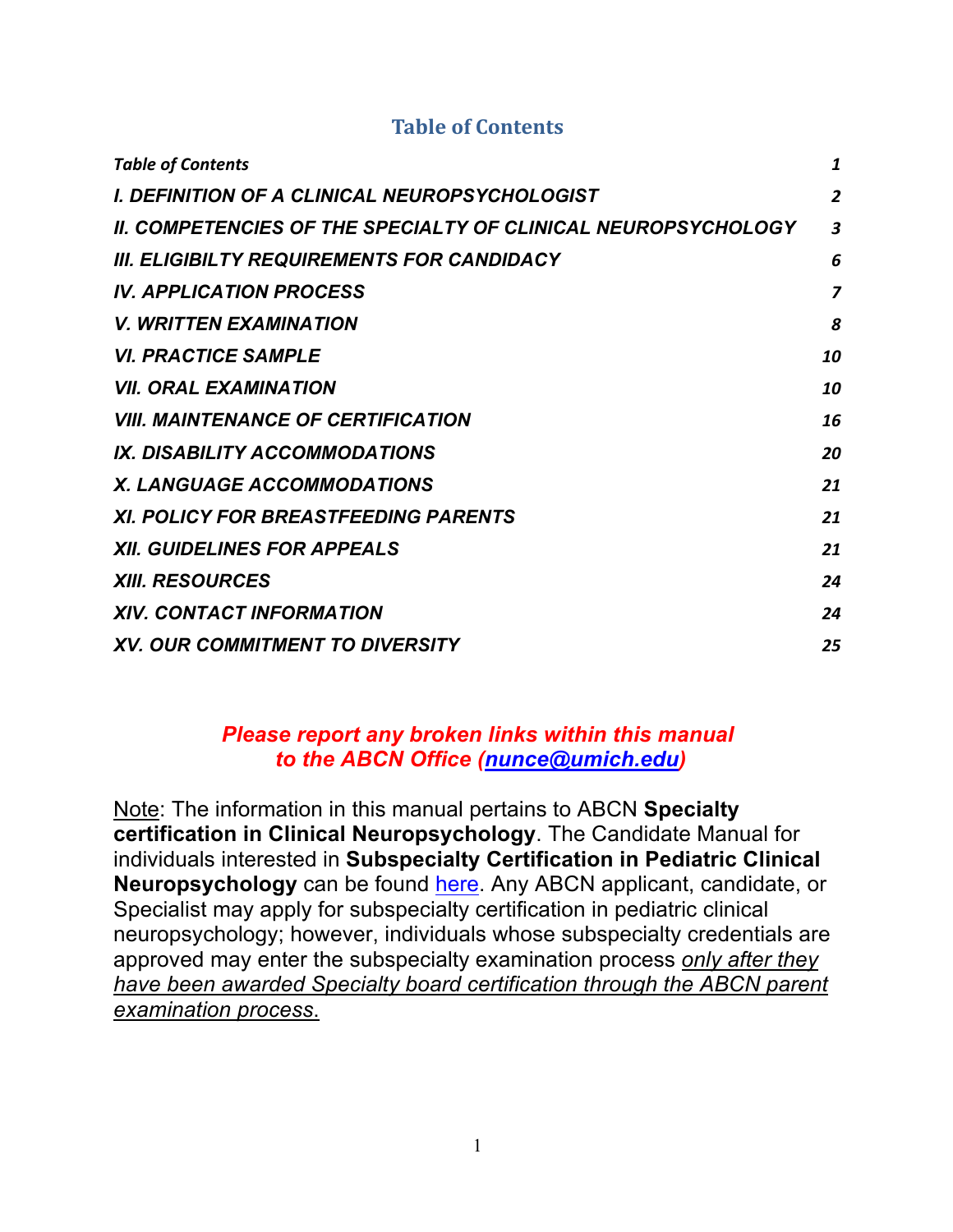## **I. DEFINITION OF A CLINICAL NEUROPSYCHOLOGIST**

Clinical Neuropsychologists have specialized knowledge and training in the applied science of brain-behavior relationships. Clinical Neuropsychologists use this knowledge in the assessment, diagnosis, treatment, and rehabilitation of patients across the lifespan who have developmental, neurological, medical, or psychiatric conditions.

The Clinical Neuropsychologist employs psychological and behavioral methods to evaluate patients' cognitive and emotional strengths and weaknesses and relates these findings to normal and abnormal central nervous system functioning.

Clinical Neuropsychologists use this information, in conjunction with information provided by family members and other medical/healthcare providers, to identify and diagnose neurobehavioral disorders, conduct research, counsel patients and their families, or plan and implement intervention strategies.

Further definition of clinical neuropsychology, a description of the work settings in which Clinical Neuropsychologists are employed, and other associated information can be found in the Practice Guidelines published by the American Academy of Clinical Neuropsychology (AACN).

The services provided by Clinical Neuropsychologists typically include:

- Neuropsychological assessment (to establish a diagnosis, to document baseline performance, track treatment effects and/or plan interventions)
- Counseling (helping patients and families understand the meaning and implications of neurological conditions and/or assessment results)
- Consultation with others professionals in diverse settings
- Intervention (treatment, prevention)
- Clinically-relevant research
- Supervision, teaching, and management activities (e.g., training, program development, administration)

It is expected that Clinical Neuropsychologists will demonstrate sensitivity to and skill in dealing with multicultural/diverse populations. In this manual, we will use the terms 'multicultural' and 'individual and cultural diversity' interchangeably. Individual and cultural diversity recognizes the broad scope of such factors as race, ethnicity, language, sexual orientation, gender, age, disability, class status, education, religion/spiritual orientation, and other cultural dimensions.

Preparation for the practice of clinical neuropsychology at the specialty level of competence characteristically entails a combination of doctoral training, pre-doctoral internship, and post-doctoral education and training experience. Specialized competence presumes the establishment of both a basic and applied generic core knowledge base in psychology. Beyond this generic core, competence in the specialty of clinical neuropsychology requires a foundation in the clinical neurosciences, including neurology, neuroanatomy, and neuropathology. At least three years of overall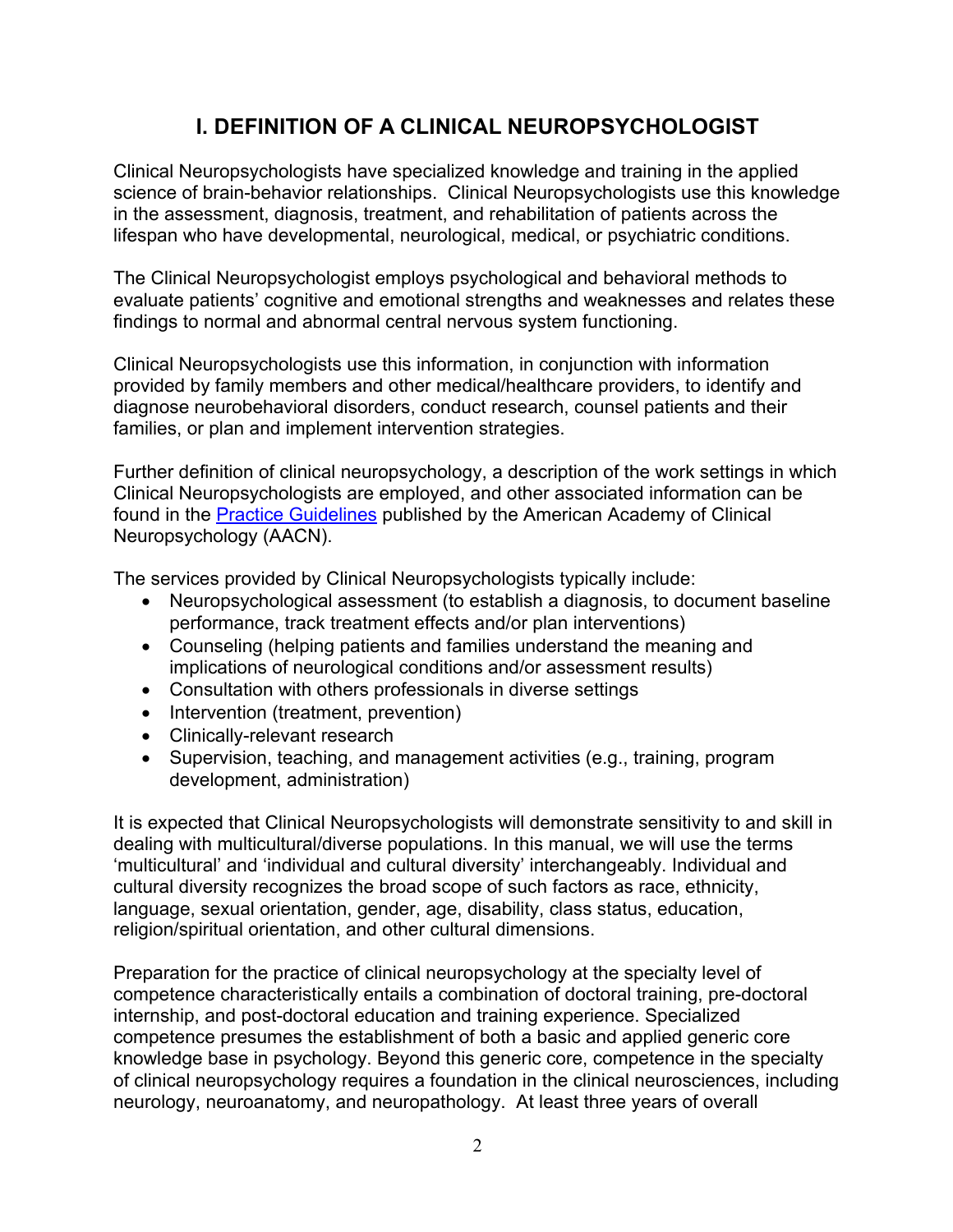experience in the specialty area are required to become eligible for the certification process in clinical neuropsychology. Additional specific experience requirements will be detailed later in this manual.

### **II. COMPETENCIES OF THE SPECIALTY OF CLINICAL NEUROPSYCHOLOGY**

**A. Functional Competencies.** The ABCN Examination process evaluates one's command of clinical and scientific knowledge and the ability to integrate this information to benefit and inform patient care. Candidates are given opportunities to demonstrate their knowledge, skills, and experience in the specialty practice of Clinical Neuropsychology through a written examination, practice sample review, and oral examination.

Functional competencies are selected and defined by each ABPP Specialty Board. The specific functional competencies evaluated through the ABCN certification process include Assessment, Consultation, and Intervention. Candidates who engage in other competency areas such as Research, Teaching, Clinical Supervision, Management-Administration, and/or patient Advocacy activities as part of their professional practice as a neuropsychologist are provided opportunities to discuss those activities during the Professional Identification interview of the oral examination, and when salient to other portions of the examination. Only the core competencies of Assessment, Consultation, and Intervention, however, are formally evaluated. The expectations of ABCN candidates regarding demonstration of these core functional competencies are described below.

- **1. Assessment.** Clinical neuropsychological assessment serves as a foundation of clinical neuropsychology practice and is evaluated throughout the ABCN examination process. Candidates should be well versed in the application of appropriate evaluative methods for different patient populations and problems in a variety of contexts. They should be knowledgeable about test construction, standardization, validation, or related psychometric issues as applied to clinical neuropsychological assessment techniques. Assessment practices, profile interpretation, communication of results, and use of assessment results are evaluated in the examination process. As well, the candidate is evaluated on the ability to understand and appropriately address individual and cultural diversity factors, ethical issues, and legal issues as they relate to assessment choices, interpretation of results, intervention, and outcome evaluation.
- **2. Consultation.** Candidates must demonstrate the ability to communicate and apply knowledge in consultation with others such as health care professionals from other disciplines, educational personnel, social service agencies, nursing homes, rehabilitation staff, industry, legal systems, public policy makers, and individuals in other institutions and settings. They must be skilled at clarifying the referral question and effectively communicating results to referring/treating providers and patients both verbally and in writing. Candidates who are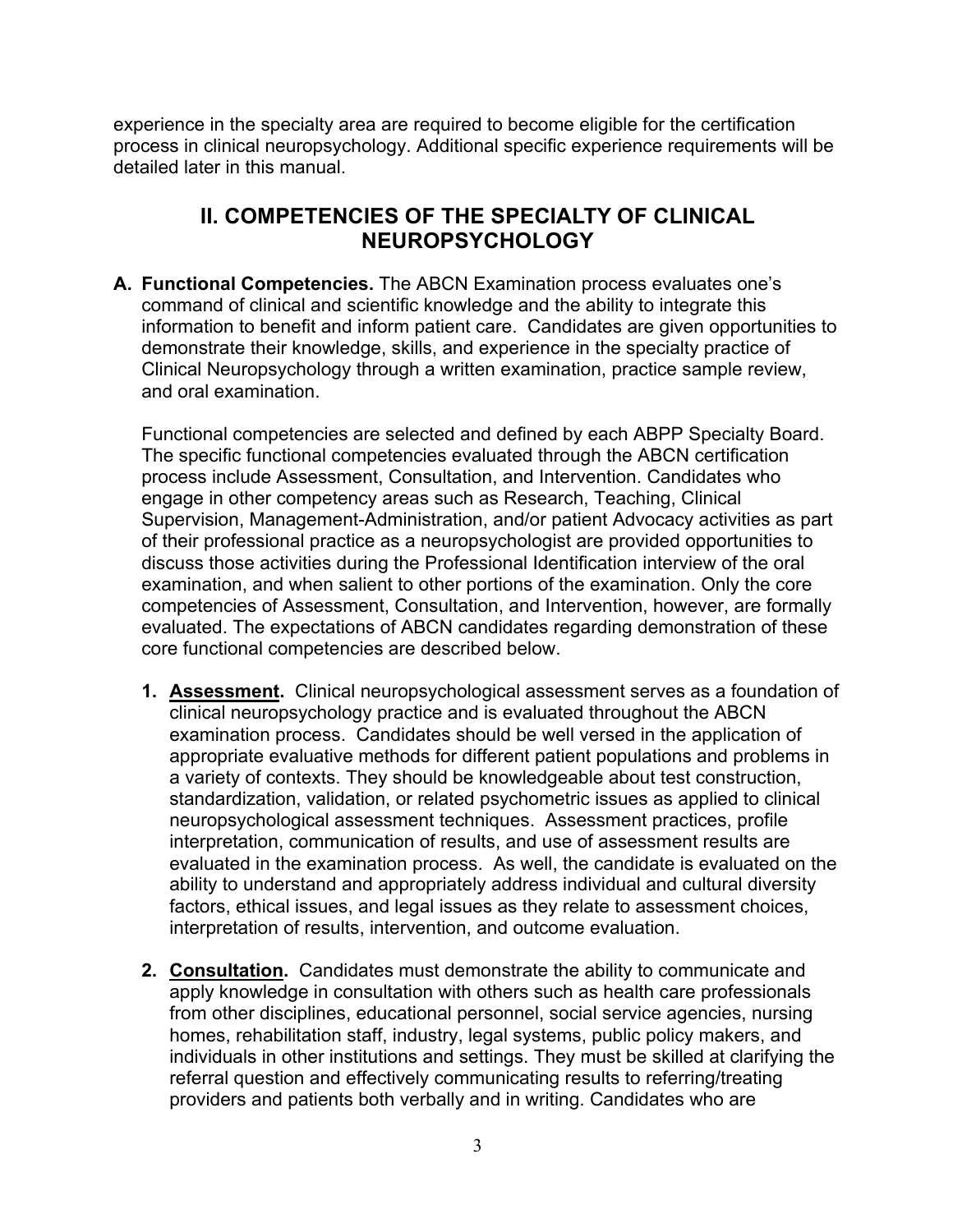professionally involved in non-evaluative settings such as clinical research or as policy consultants should demonstrate effective collaboration and integration of neuropsychological science and practice as appropriate.

**3. Intervention.** Candidates must demonstrate knowledge of potential treatments and interventions to address the cognitive and behavioral problems observed on neuropsychological assessment. Knowledge of evidence-based intervention methods and a rationale appropriate to address deficits in cognition, attention, learning and memory, problem solving, sensory motor processing, and psychological disorders is expected. In some forms of professional practice, assessment and intervention are integral parts of the same process. In other clinical circumstances, specific recommendations for managing the problem are made through referrals to other appropriate professionals. Candidates should be able to demonstrate informed decision-making regarding choice of therapeutic or environmental interventions to address cognitive, behavioral, or psychosocial deficits in the context of considerations regarding individual diversity and life circumstances.

**B. Foundational Competencies.** Cutting across all functional competencies are the foundational competencies of scientific knowledge and methods, evidence-based practice, individual and cultural diversity, ethical legal standards and policy, professionalism, relationships, interdisciplinary systems, and reflective practice/selfassessment/self-care. Scientific Knowledge and Methods, Evidence Based Practice, Individual and Cultural Diversity, Ethical Legal Standards & Policy, Interdisciplinary Systems, and Professionalism are evaluated across examination phases of the ABCN process (i.e., Written Examination, Practice Sample, Oral Examination). The Oral Examination provides an opportunity for candidates to also demonstrate the competencies of Relationships and Reflective Practice/Self-Assessment/Self-Care.

- **1. Scientific Knowledge & Methods.** Candidates must be knowledgeable about the research basis of clinical neuropsychological practice as defined by the core knowledge base domains described in the Houston Conference guidelines for education and training in neuropsychology. These include research methodology in clinical populations, neurodevelopment, psychopathology, functional neuroanatomy, clinical syndromes, and specialized neuropsychological assessment techniques. Candidates must be knowledgeable of the history of clinical neuropsychology and demonstrate familiarity with recent scientific and scholarly developments in clinical neuropsychology. They must also be able to demonstrate the ability to apply this knowledge appropriately in clinical practice**.**
- **2. Evidence Based Practice**. The clinical neuropsychologist must be knowledgeable of the recent literature on normal and abnormal brain development and function, assessment methods, and intervention strategies and must be able to apply this knowledge according to evidence-based practice concepts.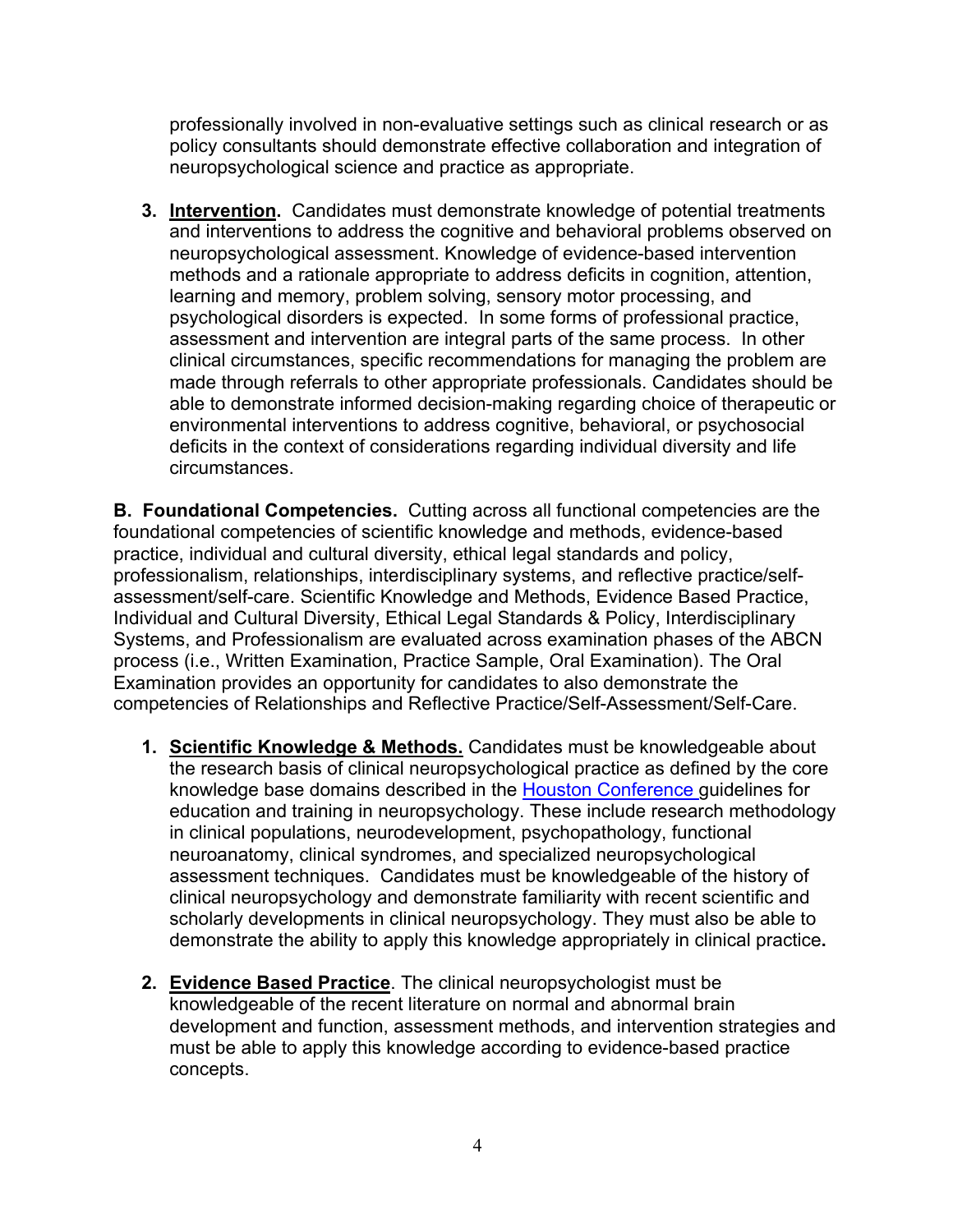- **3. Individual and Cultural Diversity.** Awareness of all aspects of individual and cultural diversity and how these issues inform assessment, consultation, intervention, and scientific knowledge must be demonstrated. Candidates must recognize the impact of cultural, linguistic, socio-environmental, and other areas of diversity as they pertain to cognitive development and brain function/dysfunction. They must also be aware of their own individual and cultural characteristics as they influence functioning across competency domains and interpersonal interactions.
- **4. Ethical Legal Standards & Policy.** A successful candidate is aware of: (1) current APA/CPA ethical principles and practice standards; (2) current statutory and regulatory provisions applicable to professional practice; (3) the implications of these principles to protect patients, society, and the profession; and (4) how to recognize and avoid adverse ethical and legal circumstances and address them appropriately.
- **5. Professionalism.** Clinical neuropsychologists must understand their role in different contexts and systems relevant to clinical populations served. They must remain current in knowledge and skills of brain-behavior assessment and, whenever appropriate, contribute to advancements in the field. They should strive to continuously improve their practice and comport themselves in a professional manner and retain a professional demeanor at all times, including in all verbal, nonverbal, and written communications. Candidates should recognize their professional accountability and be amenable to external review.
- **6. Relationships.** Candidates must demonstrate the ability to interact effectively with patients, caregivers, and other providers. They must be able to establish effective working relationships across systems of care and communicate effectively with others about brain behavior relationships. They should demonstrate knowledge of and sensitivity to issues regarding the welfare, rights, and dignity of others, and they must be aware of their own impact on others.
- **7. Interdisciplinary Systems.** Candidates must demonstrate knowledge of key issues and concepts in related disciplines (e.g., neurology, psychiatry, neuroradiology, rehabilitation, education) and the ability to communicate and interact knowledgeably with professionals across these disciplines. Candidates should be able to articulate the roles of other professionals with regard to patient care, integrate the perspectives of related disciplines into their case conceptualizations, display the ability to work as a member of interdisciplinary teams, and collaborate with other professionals to contribute neuropsychological information to overall team diagnostic formulation, planning, and intervention.
- **8. Reflective Practice/Self-Assessment/Self-Care**. Candidates must demonstrate personal and professional self-awareness and the ability to monitor and evaluate their own professional performance. Processes for ongoing analysis of their skill set and knowledge base should be articulated. They must recognize the limits of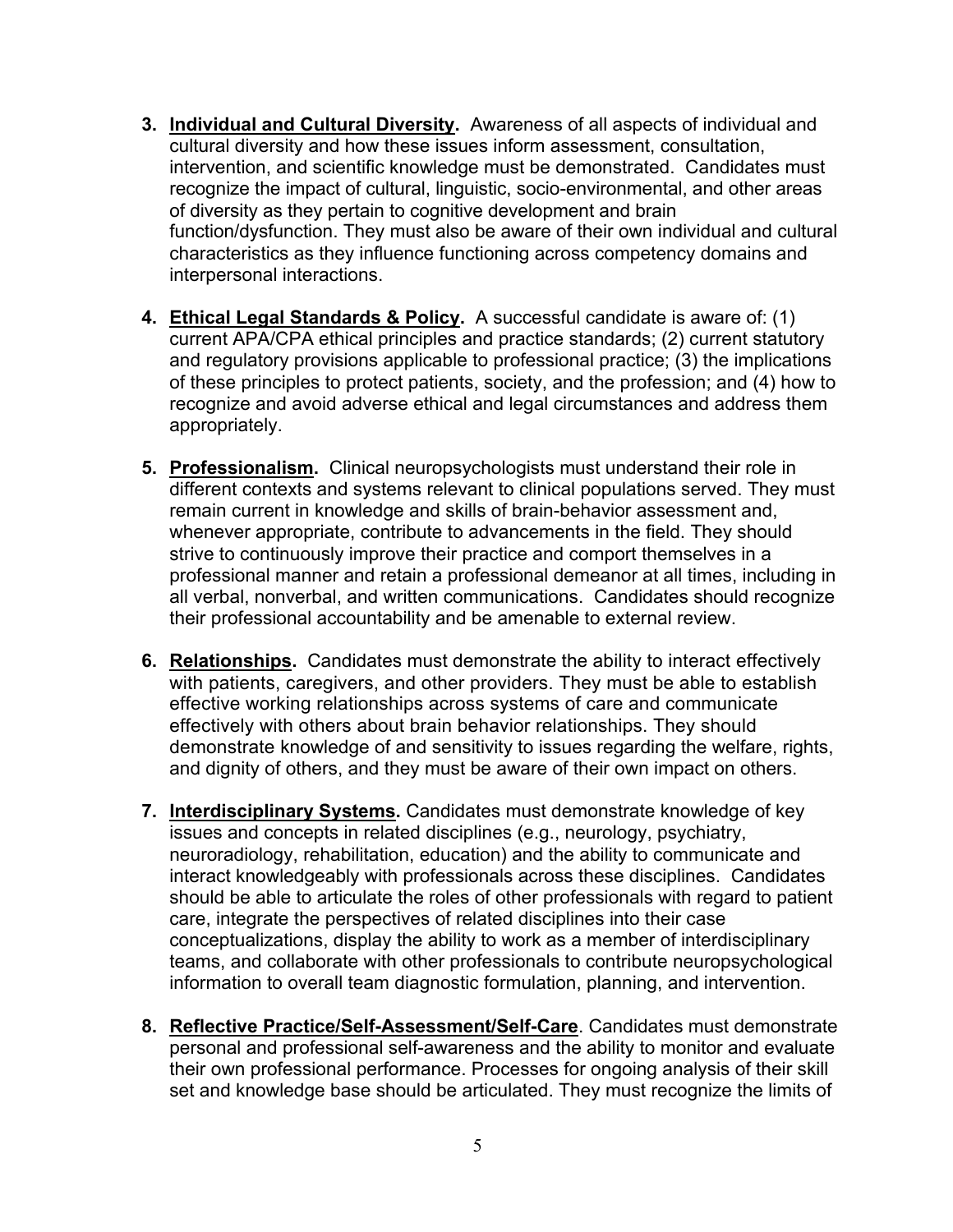their own competence and seek consultation and/or additional training as warranted to meet the needs of their patients.

### **III. ELIGIBILTY REQUIREMENTS FOR CANDIDACY**

To attain board certification in any ABPP Specialty, an applicant must meet both generic and specialty-specific eligibility requirements. For details regarding these requirements, click here. Please note, candidates are not to use phrases such as "board eligible" or "candidate for ABPP board certification" in any written or oral public statement, as this has the potential to mislead the public about their certification status.

- **A. Generic Requirements**. Review of the applicant's *generic* credentials (i.e., doctoral degree, internship, licensure) is performed by the ABPP Central Office. In most cases, ABCN will accept ABPP's decision regarding the appropriateness of the generic credentials, including accreditation status of doctoral or internship programs. Questions regarding the adequacy of an applicant's generic credentials should be directed to the ABPP Central Office.
- **B. Specialty Specific Requirements**. Once the generic credentials are approved, the application is forwarded to the ABCN credentials committee for determination of eligibility specific to Clinical Neuropsychology. During the *specialty specific* review, the credentials committee examines both the content and the process by which the applicant has acquired knowledge and skill in neuropsychology. Postdoctoral residency education and training are required to develop an advanced level of competence in the specialty of clinical neuropsychology. At least 50% of postdoctoral training must be in the provision of clinical neuropsychological services that are supervised by a clinical neuropsychologist. These services must be integrative (i.e., the interpretation and integration of results in a written report to patients, research participants or physicians), applied to a variety of patient populations, and performed throughout postdoctoral training. To promote uniformity in training standards, ABCN has endorsed the Houston Conference Guidelines for specialty training in Clinical Neuropsychology for individuals who completed their neuropsychological training on or after January 1, 2005. ABCN understands, however, that training standards have changed significantly over the relatively short period during which clinical neuropsychology has been a specialty. Therefore, individuals trained prior to 2005 are required to meet eligibility criteria for postdoctoral training in place at the time training in neuropsychology was completed.

ABCN encourages applications from neuropsychologists trained during all eras, including those pre-dating the Houston Conference. Please see the ABPP website Specialty Specific Guidelines for specific information regarding your era of training, exceptions to Houston Conference Guidelines and additional guidelines regarding training.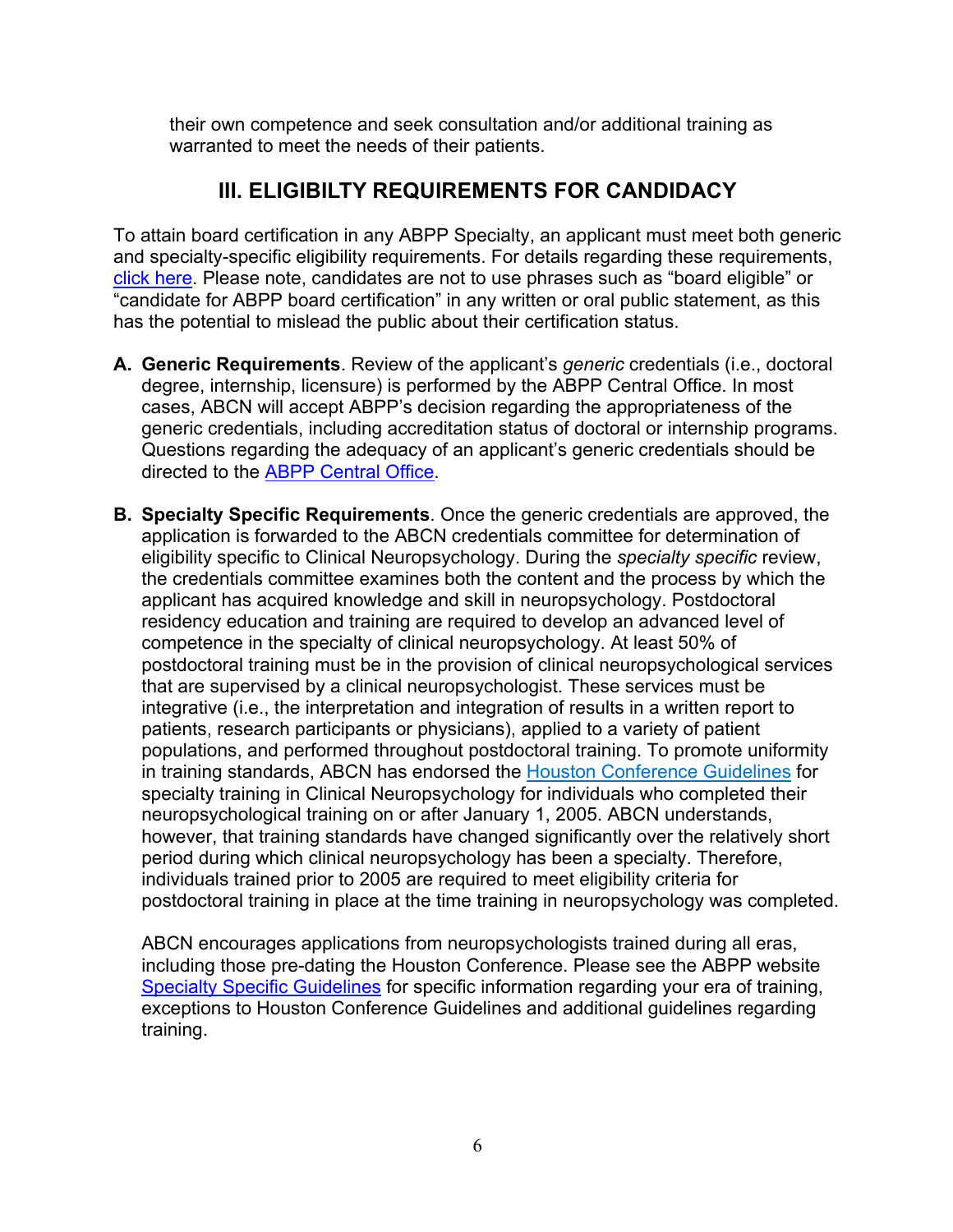Applicants are encouraged to review eligibility questions with the Credentials Committee prior to submitting an application. Please contact the ABCN Office nunce@med.umich.edu for more information.

### **IV. APPLICATION PROCESS**

- **A. Exam Overview (also see Infographic at the end of the Candidate Manual for a visual overview of the application process)**. The American Board of Professional Psychology's (ABPP) certification in Clinical Neuropsychology is a 4-step process that includes credential review, written examination, submission of practice samples, and oral examination. The credential review assures that the candidate has received appropriate education, training and supervised clinical experiences. Once credentials are approved, the candidate is eligible for the Written Examination in Clinical Neuropsychology. After passing the Written Examination, the candidate submits two (2) Practice Samples for review. Once the Practice Samples are approved, the candidate proceeds to the Oral Examination in Clinical Neuropsychology.
- **B. Application**. The ABPP online Application for Specialty Certification in Clinical Neuropsychology includes submission of generic credentials, the ABCN specialty specific application form, and the appropriate application fee. Application instructions are posted on the ABPP website.
- **C. Early Entry Option**. For graduate students, trainees, and psychology postdoctoral residents not yet licensed, ABPP has established an early entry program. Students may initiate an ABPP generic application for a reduced fee of \$25 prior to graduation (a \$100 savings). As they complete each requirement for candidacy, early entry applicants simply forward documentation of completion to ABPP Central Office. ABPP will maintain Early Entry Option applications for 7 years from date of initiation unless a written request to extend this time is received and approved by ABPP. Once all the necessary documentation has been received, ABPP will review the generic credentials and, if approved, will forward the application to ABCN for credential review. You can access the Early Entry online application by using this link.
- **D. Credential Review Process**. The credential review process proceeds as described above in Section III and as summarized below**.**
	- 1. Approval of Generic Credentials.
		- **a.** If generic credentials are approved by ABPP, the application is forwarded to the ABCN credentials committee for review of ABCN-specific standards relating to education, training, and experience.
		- **b.** If generic credentials are not approved by ABPP, the applicant is so notified with a description of areas of weakness or non-acceptability of credentials along with recommendations for strengthening the application, if any.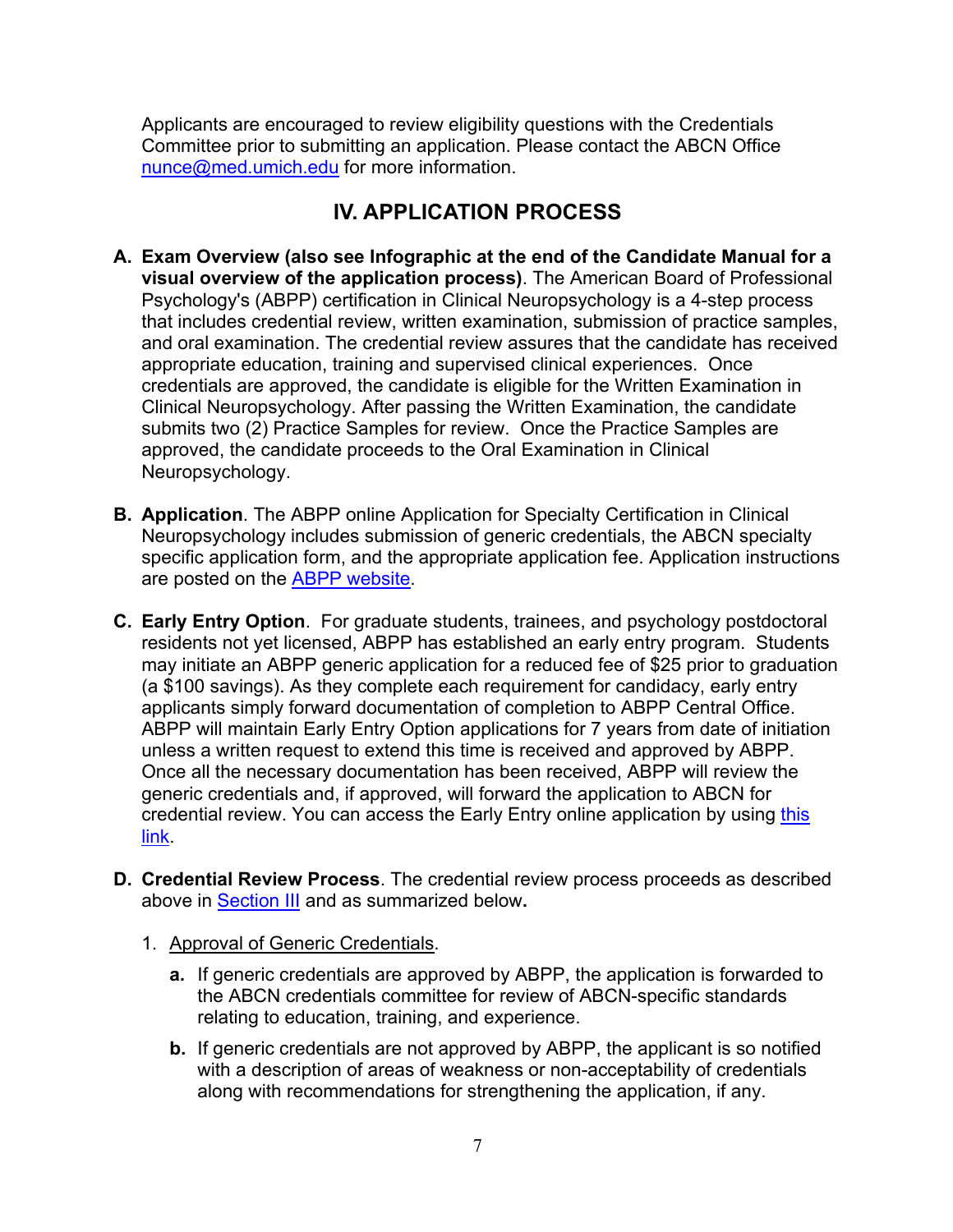- **c.** The applicant may reapply if able to demonstrate improvements in the application. A reapplication fee may be charged, at the discretion of ABPP.
- 2. Approval of Specialty Credentials. The ABCN Credentials Committee reviews applications to ensure specialty-specific criteria are met. The review is returned to ABPP Central Office, which in turn notifies applicants of the review decision.
	- a. If the application is approved, the applicant becomes a "candidate" for ABPP certification in Clinical Neuropsychology. Admission to candidacy status through the credential review process and progression through the examination process does not constitute any form of credential. Candidates are not to use phrases such as "board eligible" or "candidate for ABPP board certification" in any written or oral public statement, as this has the potential to mislead the public about their certification status.
	- b. If the ABCN Credentials Committee requires clarification of information to arrive at a review decision, the application may be returned as 'pending'. ABPP Central Office will notify the applicant of the need for additional information, which may be submitted *without* resubmission of the full application or remittance of another application fee. Once the additional information is received, the Credentials Committee will make a final recommendation to ABPP to approve or not approve the application. The applicant will have four months to respond to this request for additional information.
	- c. If the ABCN credential review committee does not approve an application, ABPP will notify the applicant of the weakness or non-acceptability of credentials identified by the committee, as well as recommendations for strengthening the application, if any.
	- d. Applicants who wish to reapply following a "not approved" decision must demonstrate improvement in the application, resubmit their full application for re-review, and resubmit the full application fee.
- **E. Candidacy Period**. The ABPP certification process must be completed within seven years from the date credentials have been approved. The date on the applicant's credential review decision letter defines the start for this seven-year period.

### **V. WRITTEN EXAMINATION**

Upon being admitted to candidacy, the applicant is eligible to register for the Written Examination.

**A. Content.** The Written Examination consists of 125 multiple choice questions covering content areas identified by Section VI of the Houston Conference guidelines as the foundational and functional/practice core knowledge bases for neuropsychologists. These include: General Psychology (including statistics and methodology), General Clinical Psychology, General Psychopathology/Neuropathology, Brain-Behavior Relationships, and the Practice of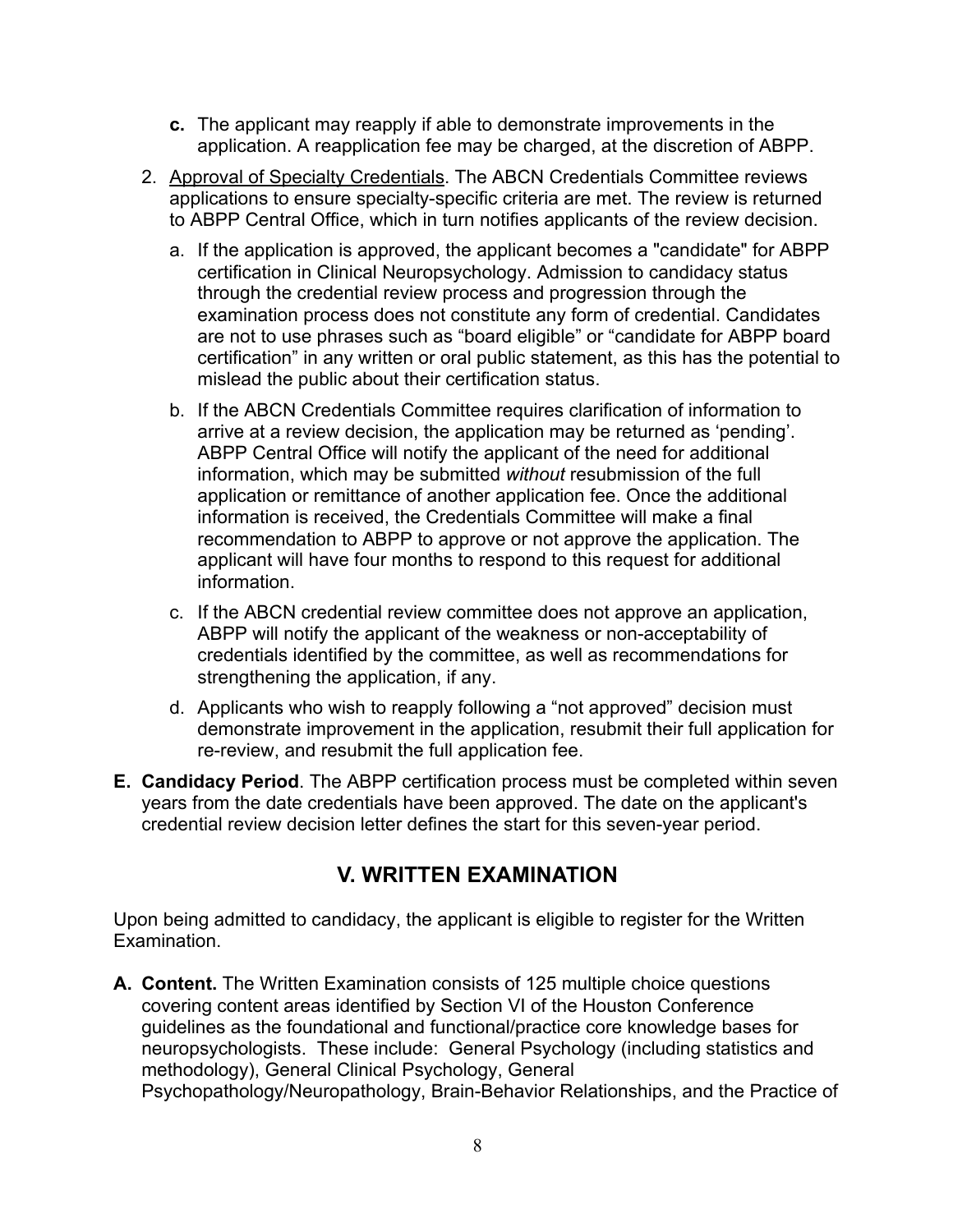Clinical Neuropsychology. Questions may cover factual, historical, practice, and/or professional issues, including ethics and individual/cultural diversity. Please refer to the Houston Conference for further detail.

Only 100 of the 125 written examination questions are operational and count toward the candidate's final score. The other 25 items are included for pretesting to gather psychometric data; they do not count toward the final score. The exam must be completed in 2.5 hours.

- **B. Taking the Exam.** The ABCN written exam is administered electronically in twoweek windows, four times per year. Once candidates are deemed eligible to take the written exam, they will receive instructions from ABPP Central Office regarding how to access and complete the online Written Examination Registration. Registration and submission of the current examination fee must be completed prior to the stated deadline for the examination window they choose. Once processed, candidates will receive confirmation of registration from the ABCN Executive Assistant and instructions on how to proceed. Click here to access the upcoming ABCN Written Exam schedule and registration deadlines.
- **C. Exam Results**. All candidates who take the Written Exam are informed of their results by the ABCN Office. Initial notification of whether the written examination was passed is delivered via email within four (4) weeks of the close of the examination window, and followed by a formal, surface letter that includes the candidate's test score. Email notifications are delivered as soon as the exam information is received from the vendor (Alpine/PSI). We understand that candidates are eager to learn the results of their examination but request that you refrain from calling the ABCN office prior to receipt of your email notification.
	- 1. Candidates who pass the Written Examination are provided instructions on how to prepare and submit Practice Samples for the next phase of the certification process.
	- 2. Candidates who do not pass the Written Examination on their first or second attempt are informed that they may take the examination again within their seven-year candidacy period without prejudice, upon resubmission of the then current examination fee. Candidates may not take the written examination during two consecutive exam windows but instead will be eligible to take the written exam again during or after the second window following the failed attempt.
	- 3. Candidates who do not pass the Written Examination on their third attempt are not eligible to take it another time under their current candidacy, and the process ends here. In this instance a candidate would need to reinitiate the entire application process with appropriate fees if they wish to continue to pursue board certification.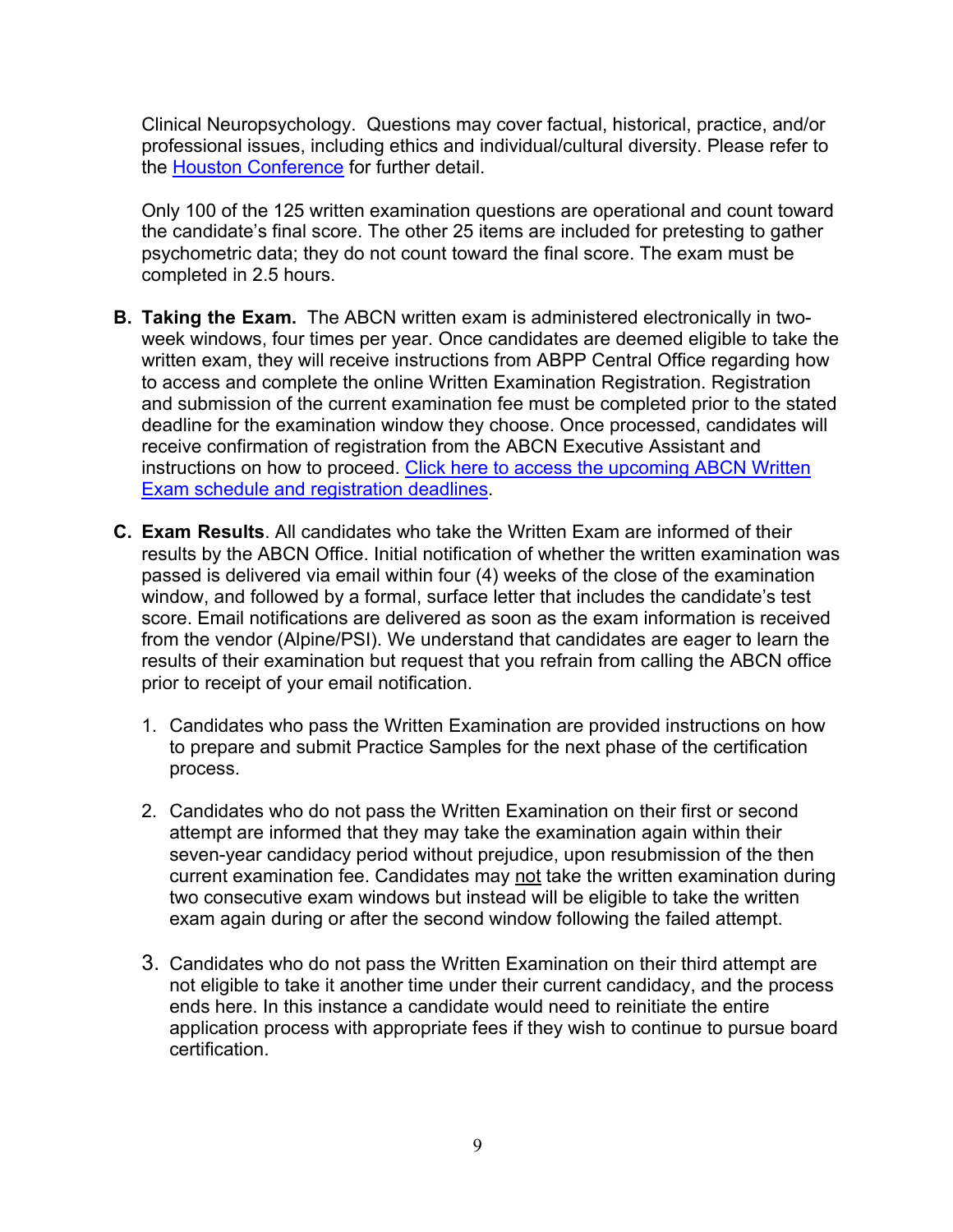4. Candidates who wish to reinitiate the application process may do so at any time following their third failed attempt at the Written Examination. In such cases, the original candidacy period is terminated and a new 7-year candidacy window commences from the date on which the candidate is notified that his/her credentials have been re-approved. Regardless of the date candidacy commences, candidates who reinitiate the board certification process may not retake the written examination within one year from the time of their third failed attempt.

### **VI. PRACTICE SAMPLE**

Once notified of passing the Written Examination, the candidate will receive instructions on how to register for the submission of the Practice Sample. For specific information regarding the format, content, quality, and review of the Practice Sample, please refer to the Practice Sample Instructions on the ABPP website.

- **A. Overview**. Briefly, the Practice Sample consists of two neuropsychological case evaluations representing the candidate's original work. Each case should differ sufficiently to demonstrate a range of clinical knowledge and assessment skill, and should demonstrate clearly that the candidate practices clinical neuropsychology at the specialist level of competence.
- **B.** Practice Sample Submission. ABCN uses the **ScholarOne portal** for submission of practice samples and accompanying information. Questions regarding the content of the Practice Sample or process of uploading documents to the ScholarOne portal should be directed to Annunciata Porterfield (nunce@med.umich.edu) at the ABCN office. Candidates who are experiencing difficulty uploading files should contact the ScholarOne Help Desk at 888-503-1050.
- **C. Review Decisions**. Once submitted, the Practice Sample will be reviewed independently by three ABCN Specialists. Two reviewers must rate the sample as "acceptable" to advance the candidate to the oral examination.
	- 1. If the Practice Sample is accepted, the candidate is notified of his/her eligibility to sit for the next oral examination where there is available space.
	- 2. If the Practice sample is not accepted, the candidate is so notified, along with a summary description of issues raised by the reviewers and instructions on how to submit a new Practice Sample. Candidates may continue to resubmit new Practice Samples until such time as the Sample is accepted for oral examination, or until the expiration of the candidacy period.

### **VII. ORAL EXAMINATION**

**A. Overview**. Once the Practice Sample is accepted, the candidate is notified how to register online for the Oral Examination. The Oral Examination in Clinical Neuropsychology is the final step of ABPP certification in Clinical Neuropsychology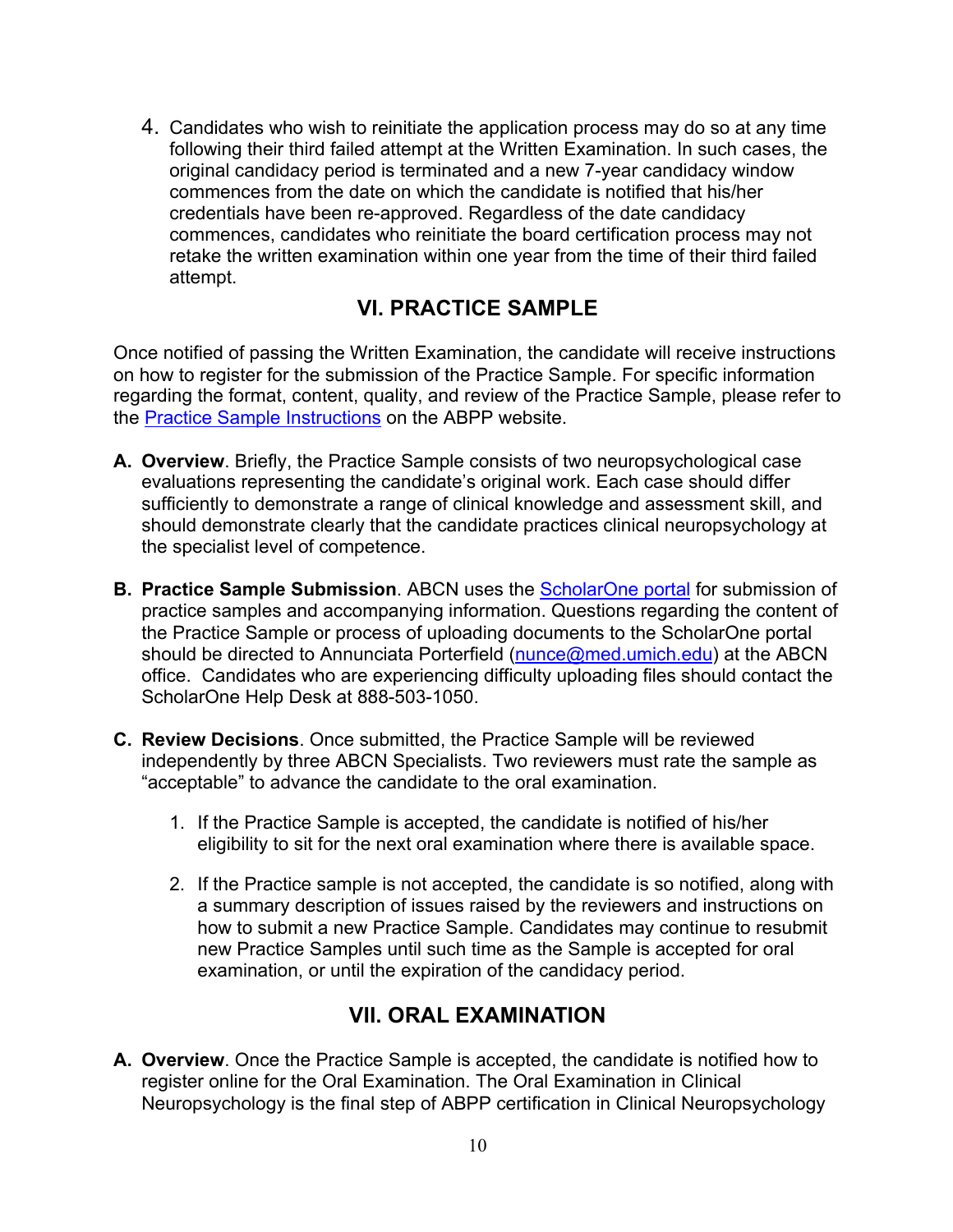and presents candidates with situations in which they can demonstrate the application of their professional experience, knowledge, and skill. The oral examination is designed to afford examiners an opportunity to evaluate the breadth and the depth of candidates' professional knowledge and practice. While correct answers are important, the examiners will work to discover how the candidate thinks about, evaluates and manages the neuropsychological problems that arise in daily practice. A well-reasoned and scientifically defensible diagnostic conclusion or treatment plan will be more favorably received than one that is technically correct but based on weak knowledge, an incomplete evaluation, or faulty reasoning.

Oral examiners are sensitive to the many reactions that candidates experience as they prepare for, anticipate, and finally take their oral exam. Examiners strive to make the oral examination experience as collegial as possible so the examination is both interesting and rewarding for candidates.

No part of the oral examination is intended to be either deceptive or evasive. Most of the information below will be reviewed with candidates immediately before the oral exam begins. Nevertheless, questions inevitably arise and are always welcome. If candidates are ever uncertain about what is expected of them, questions may be directed to any of the ABCN officials who are present during the oral exam (i.e., any examiner, observer, etc.). All questions will be answered as fully as possible.

- **B. Confidentiality**. Before the examination begins candidates are required to sign a Statement of Confidentiality agreement. By signing this agreement, candidates affirm that they will not (1) discuss specifics of the oral examination or reveal its contents to others at any time either during or after the exam, or (2) reveal the identity of any other candidate who is present for examination. This agreement does not preclude discussion of the oral examination procedures as they are outlined in this manual, nor does it preclude a candidate from disclosing their own participation in the examination.
- **C. Exam Team**. An examination team consisting of trained clinical neuropsychology examiners assembles to conduct the oral examinations. Dates for upcoming examinations are found on the ABCN website. The examination team is selected by the Oral Examination Coordinator from the cadre of examiners. In addition to the examiners, observers and trainees may also be present during the examination. Observers are senior ABCN specialists who have served on the oral examiner cadre. Trainees are ABCN specialists who are learning to become oral examiners.
- **D. The Exam**. The examination takes consists of three, one-hour components, each conducted by a different examiner. The three components include: (1) examination of the Practice Sample; (2) Fact Finding within the context of a neuropsychological case and (3) examination of Ethics and Professional commitment.
	- **1. Procedures**. Candidates congregate before the exam, between examination exercises, and at the conclusion of the exam in a room that is reserved for them.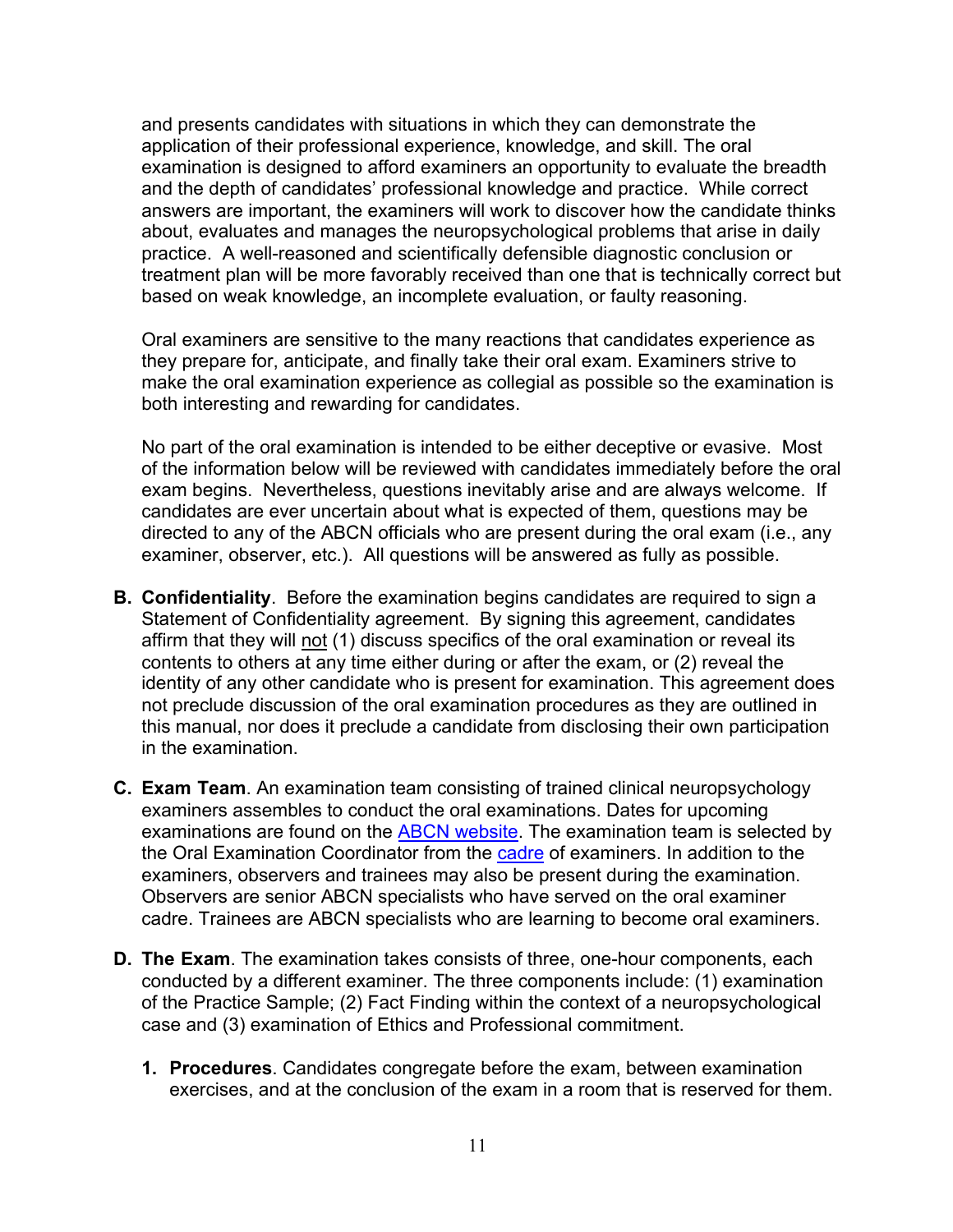One or more ABCN officials meet with the candidates prior to the start of the examination. At this time the procedures outlined in this manual will be reviewed and the Confidentiality Agreement will be signed. A final check will also be made to ensure that no candidate is examined by an oral examiner with whom the candidate may have had a substantive relationship that could bias the outcome – either negatively or positively.

Each of the three examination exercises begins with the examiner greeting the candidate in the waiting area and escorting the candidate to an exam room. Each examiner works in a separate exam room. An observer or trainee may be present during the examination to observe the examiner, not the candidate. Observers are present to ensure that all procedures are correctly followed during and between examination hours. Trainees are present to learn how the examination is conducted. Observers and trainees do not participate in the examination or the deliberations that follow, but may be called upon to clarify procedures and facts, if needed. If a clear factual error is noted by an observer during team deliberation, the observer may share information from their written notes to clarify the exchange, even if not formally called upon for clarification. This information is to be used at the discretion of the examiners.

The time allotted for each exercise is approximately 45 to 55 minutes.

Candidates may bring a pen and paper to each examination exercise, but any notes that are made during an exercise must be given to the examiner at the end of that exercise. No other material may be brought to either the Fact Finding or Ethics & Professional Practice exercises. The candidate may, however, bring a copy of their Practice Sample (original version submitted **without notes or additional markings**) to that portion of the examination.

After completing the last examination exercise, each candidate returns to the waiting area and anonymously rates each of their examiners on behaviors that are important to performing a competent and fair examination. These exit ratings are an important aspect of ABCN's quality assurance efforts.

#### **2. Examination Components**

**a. Practice Sample**. The Practice Sample exercise provides an opportunity to evaluate breadth and depth of knowledge and skill in an area of neuropsychological practice that has been selected by the candidate. A minimum of three ABCN Specialists have read and evaluated the candidate's Practice Sample; at least two of these reviewers judged the Practice Sample acceptable for defense at the orals. Each reviewer provided comments about the work and suggested questions for use during the examination. The examiner uses this information, along with his/her own impressions and questions, to develop and conduct the Practice Sample exercise.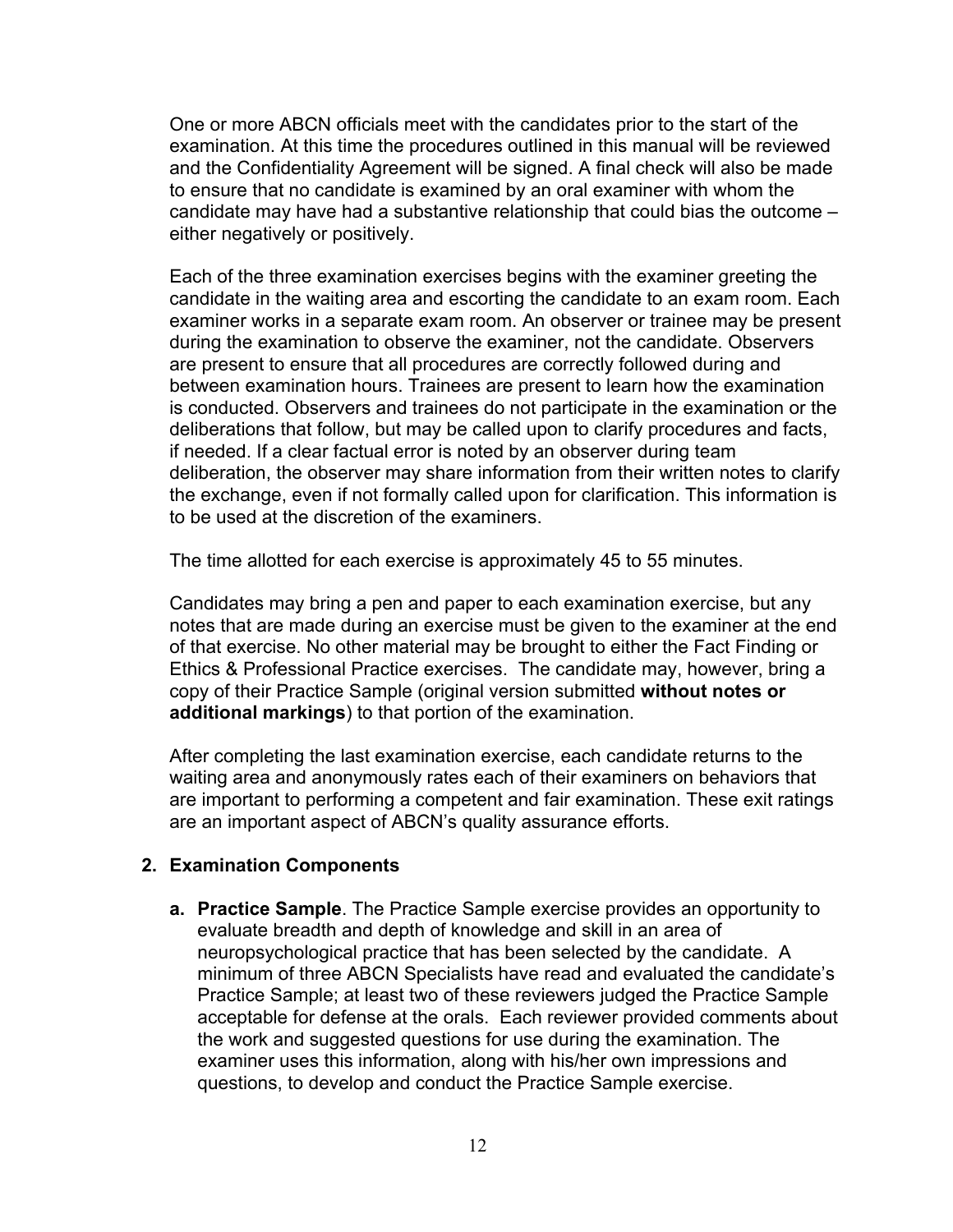The examiner assumes that the candidate is well prepared to discuss and defend all aspects of the Practice Sample. It is imperative that candidates have complete knowledge of their patients. The examiner will discuss both cases during the course of the examination, although it is not required that an equal amount of time be spent on each case. The examiner may question the candidate about specific aspects of the cases or challenge the candidate to explain and defend their work based on current professional standards, scientific knowledge, or research findings. The Practice Sample is also used as a point of departure to query the candidate about related psychometric, diagnostic, scientific, or practice-related neuropsychological issues. As with other parts of the oral examination, the critical element is the ability to demonstrate a reasonable, rational, and defensible approach to patient evaluation, treatment, and report-writing, and to communicate effectively with other professionals.

**b. Fact Finding**. The Fact-Finding exercise requires the candidate to demonstrate the ability to evaluate a neuropsychological problem *de novo*. Candidates have no advance knowledge of the case that they are presented during Fact Finding, except to know that they will choose either a child or an adult case. The Fact-Finding exercise allows every candidate to work through a similar clinical problem. The examiner is interested in seeing how the candidate collects information, evaluates and integrates the information that is provided, conceptualizes the case, constructs a list of differential diagnoses, and makes recommendations for managing the problem.

The cases that are used for the Fact-Finding exercise have been selected from the practices of ABCN clinical neuropsychologists. They are real cases that have been chosen because they are considered to represent the types of problem that an appropriately trained and experienced clinical neuropsychologist should be able to evaluate, diagnose, and manage.

Candidates may only bring a pen and paper into this part of the exam. Any notes made during the Fact-Finding exercise must be given to the examiner when the exercise is finished. Although candidates are prohibited from bringing other material into the exam, there is no limit placed on what a candidate might write during the exam. Some candidates find it helpful to use the first few minutes of the exam to sketch a brief outline that serves to keep them focused and to guide their questions.

The Fact-Finding exercise begins with the examiner showing the candidate two *very brief* descriptions of patients presenting for neuropsychological evaluations; one patient is an adult and the other is a child or adolescent. The candidate then chooses one of the cases for the exam. Candidates should envision themselves performing an initial neuropsychological consultation. The candidate's task is to obtain additional information by questioning the examiner, who is the information resource, so that he or she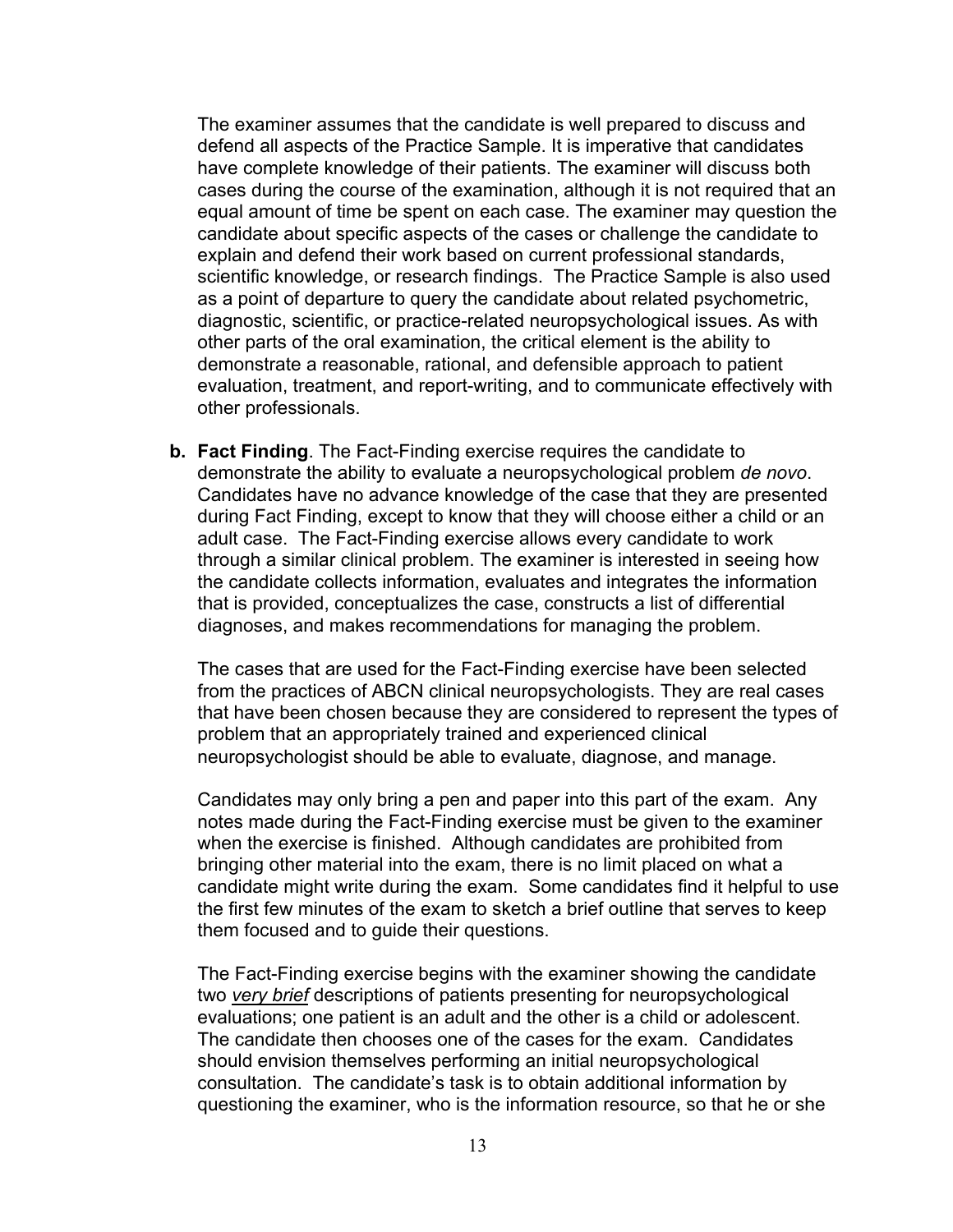can gain a full understanding of the problem, arrive at their own evaluation of the situation, and make recommendations for managing the problem.

The examiner has a considerable amount of information, all of which is available to the candidate. This information includes data that are normally available in the daily practice of clinical neuropsychology, such as relevant historical, demographic and medical data as well as neuropsychological and psychological test results. The Fact-Finding exercise simulates the neuropsychological evaluation of a real patient. Candidates obtain whatever information they need to conduct an evaluation by asking the examiner specific questions. If a candidate fails to ask for a relevant or important data point, it will not be provided. The examiner is prohibited from volunteering information that has not been requested by the candidate. If a candidate's questions are too general, (s)he will be asked to make them more specific. Examinees may question the examiner as extensively as they wish, except they may not ask for the examiner's opinion or conclusions.

During the Fact-Finding exercise, it is the candidate's responsibility to manage time. As suggested above, some candidates use the first few minutes to organize themselves and prepare an outline for questions. It is suggested that candidates use approximately 20-25 minutes to ask questions of the examiner to gather the data necessary to inform their case conceptualization. Requested test scores will be given to the candidate in writing to facilitate time efficiency. When the candidate is ready, or when prompted by the examiner, the candidate should plan on taking approximately 10 minutes to discuss their case conceptualization and present their conclusions and recommendations. The candidate should identify the nature and severity of the neuropsychological issues, underlying neuroanatomical considerations, probable etiologies, and recommendations to the patient, family members, and/or health professionals for managing the condition. In presenting conclusions, it is not sufficient to simply arrive at the correct conceptualization. Candidates must demonstrate their knowledge by explaining their rationale and reasoning. Even if the case conceptualization is accurate, candidates can expect to be challenged about their conclusions and questioned about domains of knowledge related to the case.

- **c. Ethics & Professional Practice.** The Ethics & Professional Practice exercise has two purposes. The first is to examine the candidate's knowledge of, and sensitivity to, ethical issues. The second is to learn how the candidate incorporates the ABPP foundational competencies into his or her day-to-day professional practice.
	- 1) **Ethics**. During the Ethics portion of the exercise, the candidate is given a brief vignette embedded with issues of professional practice and ethical considerations. The candidate must identify the relevant issues and explain the ethical principles involved. Knowing the title of an ethical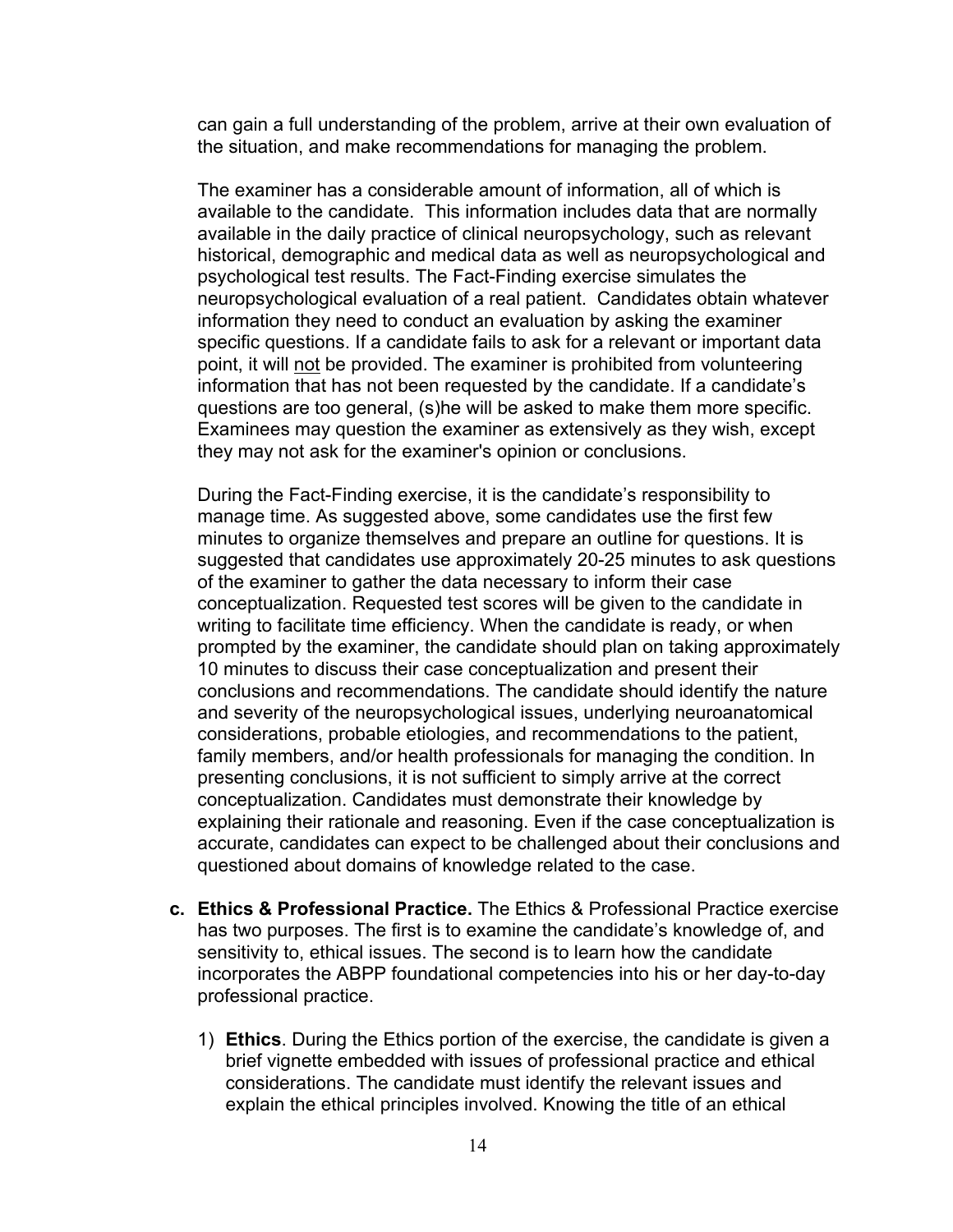principle is not necessary or sufficient; the candidate must demonstrate a clear understanding of the rationale behind the ethical principle. Candidates may also be asked to describe actions that could be taken to resolve the situation or how they would behave under similar circumstances.

- 2) **Professional Practice**. During the Professional Practice portion of this exercise, candidates describe their own clinical practices, continuing education activities, ethical/legal issues encountered in practice, and professional involvement. Candidates may be questioned about a variety of professional issues, such as their education and training background, current methods of practice, professional and scientific involvement, changes or challenges in the field, diversity issues within their practice, and the steps they take to evaluate and improve their own competencies. Candidates who are active in professional activities such as research, teaching, clinical supervision, administration, and/or practice management will be given opportunities to discuss their involvement in these activities and the means by which they measure and maintain effectiveness. Overall, the examiner seeks to understand how the candidate functions as a clinical neuropsychologist on a day to day basis and can contribute a contextual reference for the candidate's performance throughout the other portions of the oral examination.
- **E. Outcome of the Oral Examination.** Immediately following the examination, the examiners meet to discuss each candidate's ability to demonstrate the foundational and functional competencies required of a board certified clinical neuropsychologist. After discussion, the examiners vote to either award or not award board certification *based on the candidate's overall performance across the entire examination*; candidates do not 'pass' or 'fail' individual portions of the examination. A favorable decision of two out of three examiners is required to award certification.

The decision to award or not award board certification following oral examination is summarized and forwarded to ABPP Central Office. Upon approval by the board, a decision letter is sent to the candidate from both ABPP and ABCN. Specialists who are awarded ABCN certification are invited to join the American Academy of Clinical Neuropsychology and to participate in the ABPP Convocation ceremony held in conjunction with the annual meeting of the American Psychological Association. Candidates who are not awarded certification are provided feedback from the ABCN Central Office, including a summary evaluation from their oral examination team and information on how to resume the board examination process.

Candidates who are not awarded board certification following oral examination on their first or second attempt may re-take the oral examination within their candidacy period after first having a new Practice Sample reviewed and accepted. A candidate who is not awarded board certification following the third oral examination must restart the full application and examination process.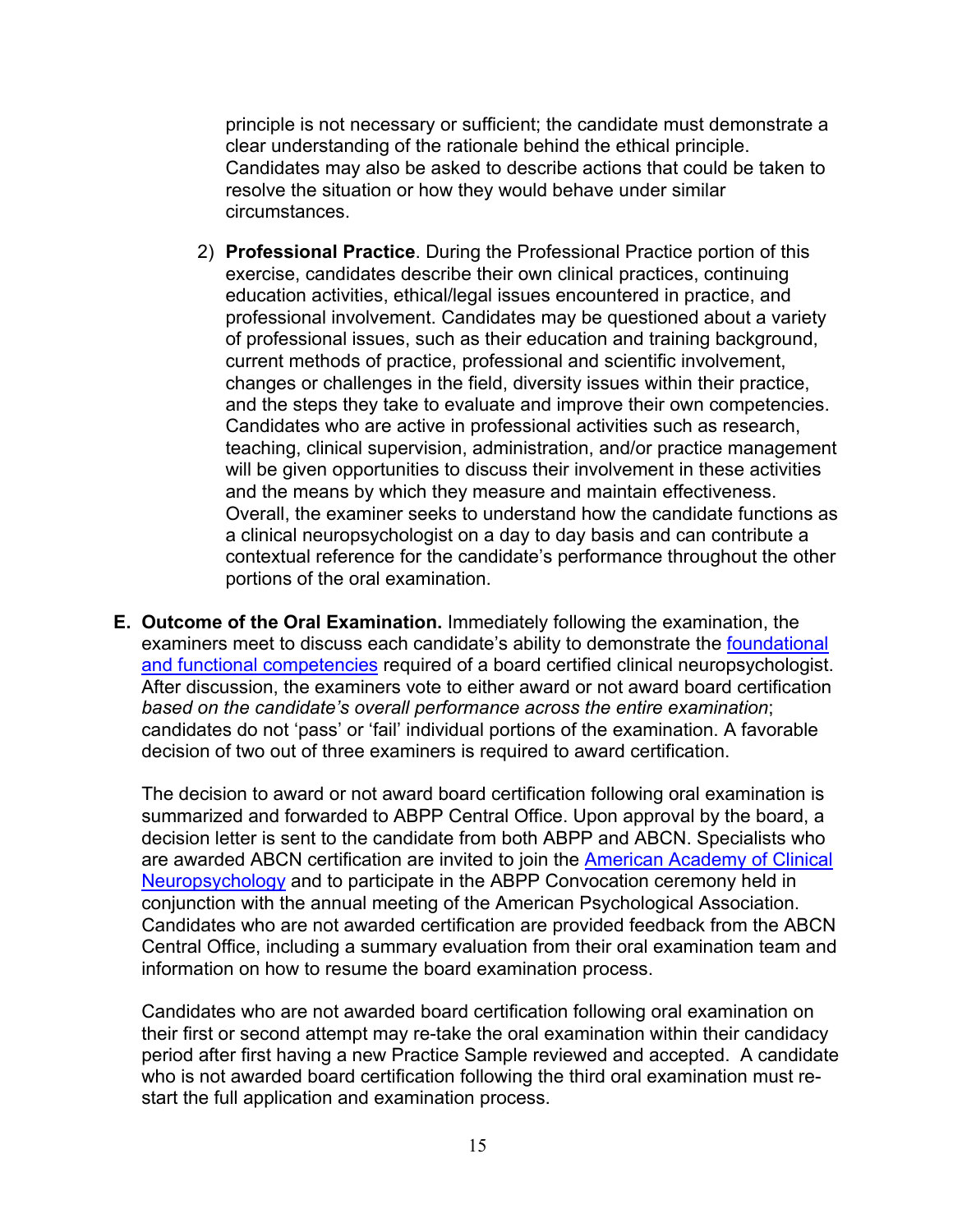**F. Virtual Exam Consideration.** ABCN is proud that we were able to conduct oral exams virtually while many of us were unable to travel due to pandemic restriction. The virtual process allowed us to continue to certify candidates during the pandemic; however, our experience with the virtual format exposed weaknesses that could threaten the security and fidelity of the exam, as well as our ability to deliver exams equitably in the future. The ABCN has decided to resume in-person exams as soon as it is safe to do so. Once in-person exams resume, ABCN will consider requests for remote virtual examination on an individual case-by-case basis in situations where health or other circumstances prohibit travel. To request consideration for virtual examination, please click here.

### **VIII. MAINTENANCE OF CERTIFICATION**

Maintenance of Certification (MOC) involves a process of self-examination that is reflected in the documentation of a Specialist's professional development since his or her initial board certification or last MOC review. In the course of this self-examination, Specialists survey their professional activities during the two years prior to their MOC submission date and report/describe the means by which they have maintained the functional and foundational competencies initially demonstrated at the time of their board certification in Clinical Neuropsychology.

ABCN Specialists who have earned subspecialty certification will complete a single MOC review, documenting activities that maintain competence in both specialty and subspecialty practice. All professional development activities pertaining to the subspecialty will count towards MOC requirements for the Specialty.

Specialists document their ongoing professional development using two structured methods: 1) the ABCN Specialty Continuing Professional Development Grid and 2) brief responses to questions regarding clinical practice and setting, recent ethical/diversity issues in practice, and the means by which clinical efficacy is evaluated. A brief overview of the Grid and Narrative Questions are provided below and a list of Frequently Asked Questions regarding MOC is posted to the ABCN website. Detailed instructions for completing these MOC Components will be forthcoming when ABCN draws closer to the time of submitting MOC documentation.

**A. ABCN Specialty Continuing Professional Development (SCPD) Grid.** The MOC model asserts that competencies are continuously updated through routine engagement in a wide variety of ongoing professional activities and self-evaluation. ABPP has established five broad categories of professional activities that contribute to the maintenance of specialty competencies. These include: (1) Collaborative Clinical Consultation, (2) Teaching and Training, (3) Ongoing Education, (4) Research, Methodologies, and Programs, and (5) Professional Leadership.

The SCPD Grid is a fillable pdf document that is accessed through the ABPP online portal (SharePoint). The grid contains all five of the professional activity categories,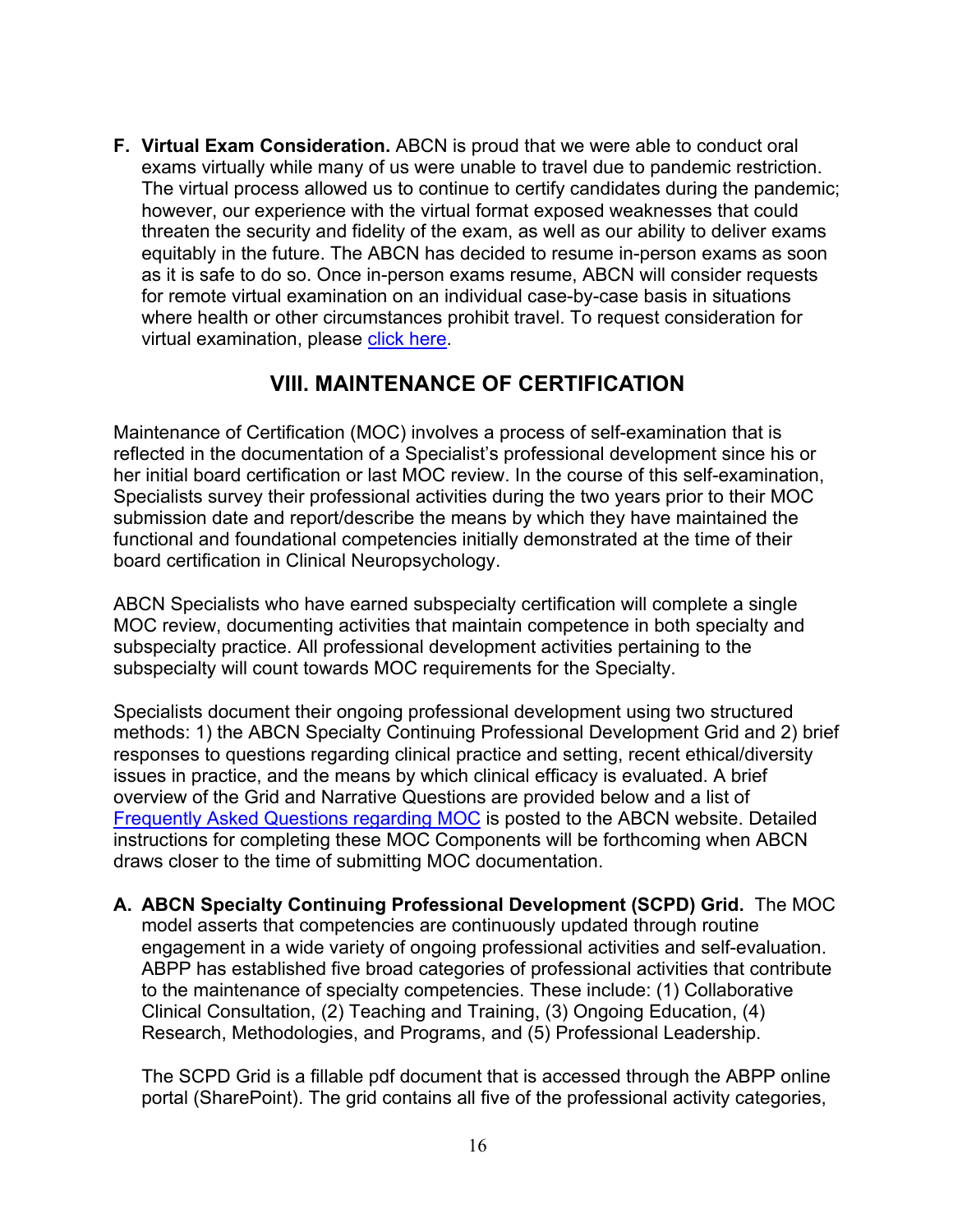with common examples of specific activities subsumed within each category. Credit values are assigned to each activity and Specialists will use the grid to document the number of continuing professional development credits they have accumulated.

#### **1. Calculating Credits Toward Specialty and Subspecialty MOC**.

Specialists document all professional development activities during the two years prior to MOC submission in the SCPD grid. Credit values will be recorded based on activity descriptions provided in the grid.

- a. Total MOC Credits. ABPP criteria require that Specialists document a *minimum cumulative total of 40 professional development credits* on the SCPD grid. The grid allows Specialists to document and sum an unlimited number of activities and credits within each category; however, one can only apply a *maximum of 20 credits* from any single category toward the 40-credit total required for MOC. To avoid receiving dual or multiple credits for the same activity, the Specialist should document an activity only once and only in one of the 5 Categories even though it may fit under several categories. For example, providing mentorship to a graduate student on the study design of his/her dissertation may be claimed under 'Teaching' or 'Research' Grid Categories, but not both. Specialists are encouraged to include all their professional development activities on the Grid, even if totals exceed the minimum 40 credits. Doing so will enhance reviewers' understanding of the breadth of the Specialist's professional activities as they relate to the foundational and functional competencies.
- b. Specialty MOC Credits. ABCN requires a *minimum of 30 SCPD credits* specific to the science or practice of clinical neuropsychology. The combination of specialty-specific activities should reflect maintenance of the core ABCN Functional Competencies, as well as Foundational Competencies as they apply to neuropsychological practice.
- c. Subspecialty MOC Credits. ABCN requires that subspecialists document a *minimum of 20 credits* in activities or topics that reflect maintenance of competencies in the subspecialty. These credits may contribute to the 30 credits required to demonstrate specialty MOC as described above.

#### **2. Documentation of Competencies**

For each activity in which credits are claimed, the Specialist will indicate on the grid which of the 16 ABPP Foundational and Functional Competencies were maintained through participation in that activity. Descriptions of ABPP competencies can be found earlier in Section II of this manual.

The range of grid activities reported by the Specialist should include professional endeavors that cover all 8 foundational competencies as well as the three primary ABCN functional competencies of neuropsychological Assessment, Intervention, and Consultation. It is permissible (and expected) that each professional activity recorded on the grid will serve to support more than one competency. If desired, Specialists may document functional competencies in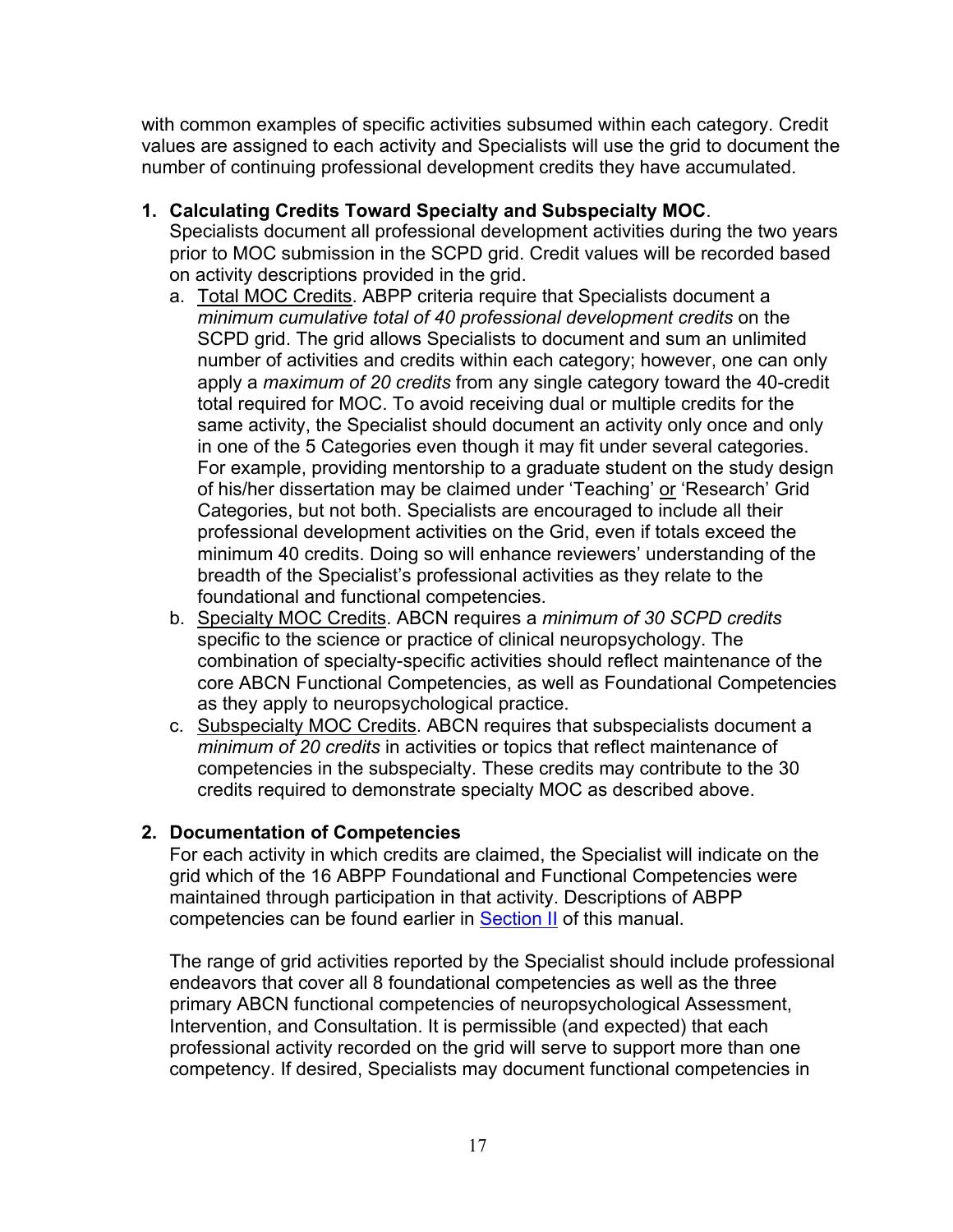Research, Teaching, Clinical Supervision, Management-Administration, and Advocacy, but this is not required to satisfy ABCN MOC Criteria.

- **B. MOC Self-Evaluation Questions.** Whereas the SCPD grid provides a quantitative summary of the Specialist's professional activities, the self-evaluation questions give the Specialist opportunities to provide contextual information, elaborate on the information supplied in the grid, and address foundational competencies regarding ethical practice and self-assessment. This brief (max. 750-word) narrative requires Specialists to describe:
	- 1. Current clinical neuropsychological activities, such as: (a) services provided, (b) practice setting, (c) populations served, (d) theoretical orientation, and (e) other information deemed important to assist reviewers in understanding the Specialist's current practice.
	- 2. A clinical vignette from the Specialist's recent clinical practice that exemplifies any of the three core ABCN functional competencies of Assessment, Intervention, or Consultation. Specialists who engage only in non-clinical activities may choose to provide a vignette of their typical work in neuropsychological teaching, research, supervision, administrative leadership, or advocacy, highlighting the competencies demonstrated by their professional activity.
	- 3. EITHER a recent ethical dilemma OR individual diversity issue encountered in the Specialist's professional practice, including: (a) a description of the presenting problem, (b) the steps taken to understand and resolve the issue, and (c) the outcome (or current status) of the situation.
	- 4. The means by which the Specialist evaluates the effectiveness of their professional activities (e.g., peer review mechanisms, patient satisfaction surveys, institutional performance reviews, formal outcome assessment measures, 360-degree assessments, student ratings, etc.).

Specialists may also, at their discretion, provide the following additional information within their 750-word narrative:

- 5. Professional development activities that are not reflected in Items 1-4 above or in the SCPD grid.
- 6. Engagement in other professional psychological activities outside the specialty of clinical neuropsychology.
- **C. Schedule of MOC Reviews.** MOC will be reviewed in 10-year intervals, with review date determined by date of initial board certification. ABCN Specialists who have also earned subspecialty certification will complete only one MOC review, covering both Specialty and Subspecialty certification maintenance (please refer to the **ABCN** Subspecialty Candidate Manual for more information on Subspecialty MOC). The timing of the MOC review will be tied to the date of initial parent board certification, as described below.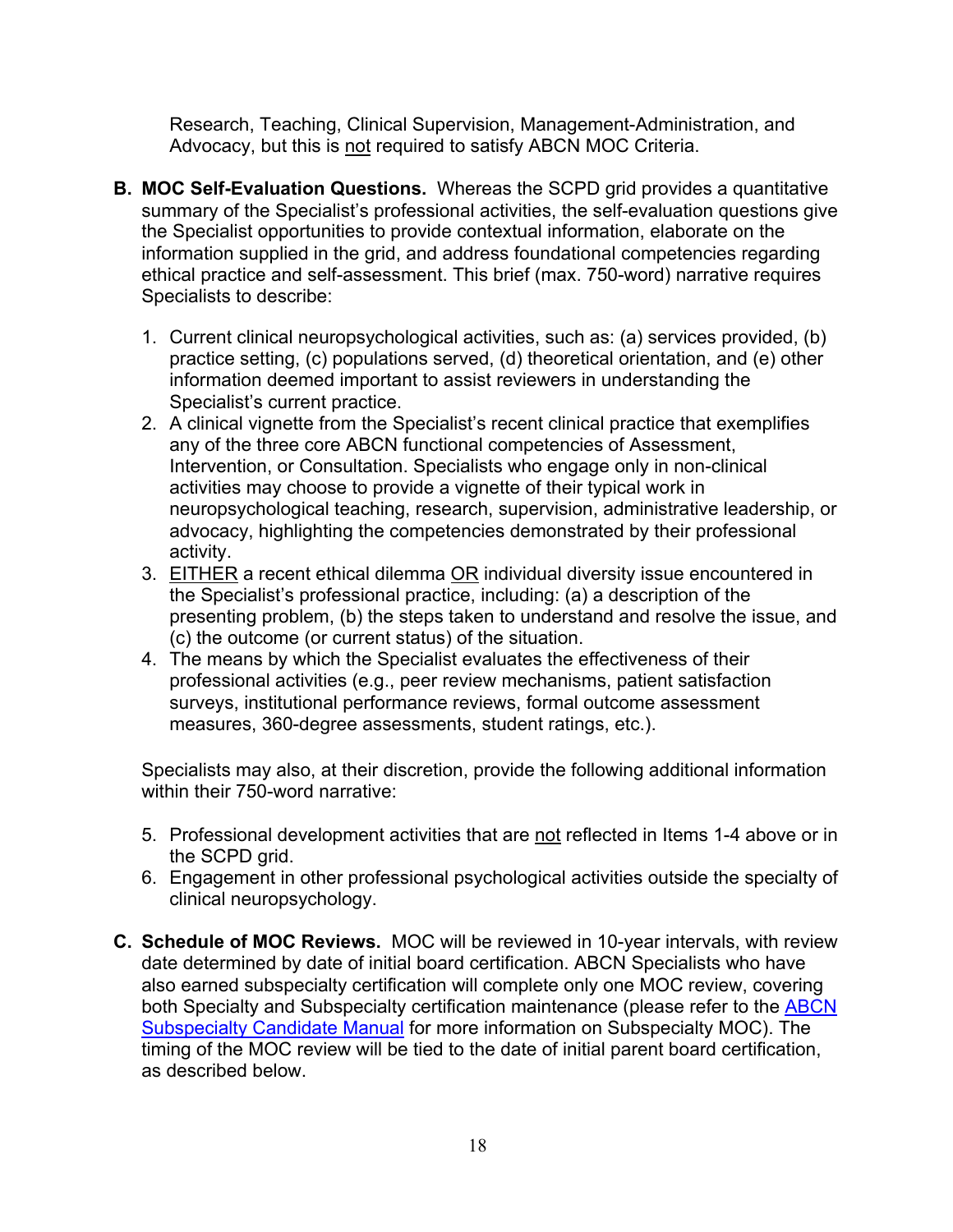#### **1. Initial Certification** *On or After 01/01/2015*

ABCN Specialists who are awarded board certification on or after January 1, 2015 must complete and submit MOC requirements 9 years after the date of their certification (i.e., allowing one year for review and remediation, if needed). Specialists will be notified by ABPP Central Office of their pending MOC submission deadline two years in advance of their due date. This early notification will allow the Specialist to document their professional development activities proactively and will facilitate timely submission.

#### **2. Initial Certification** *Before 01/01/2015*

ABPP does not require ABCN Specialists who were boarded before January 1, 2015 to participate in MOC; however, the ABCN Board of Directors strongly encourages all specialists to "opt-in" and undergo MOC review. ABCN recognizes that once MOC procedures are initiated, it may be advantageous for all Specialists to document maintenance of the competencies demonstrated by their initial certification, both for individual benefits (e.g., workplace reviews) as well as the benefit of our specialty (e.g., modeling for student trainees, demonstrating consistent standards to the public).

When the window for ABCN MOC reviews begin, Specialists who were certified prior to January 1, 2015 will be notified by ABPP Central Office and asked whether they choose to opt into the MOC process. A Specialist may opt-in at any time, but once they have done so they may not opt back out except under unusual circumstances. Specialists who opt-in to the MOC examination process will be invited to submit MOC documentation on a staggered basis and timeline to be determined by the ABCN Board.

#### **3. Retired ABCN Specialists**

Specialists who have retired from the practice of neuropsychology may apply for Retired Status through ABPP Central Office.

#### **4. Extenuating Circumstance**

In rare instances when extenuating circumstances prevent a Specialist from engaging in professional development activities to maintain competence in Clinical Neuropsychology during the designated MOC window (e.g., due to time spent training/practicing in another specialty, military deployment, medical issues, etc.), the Specialist may request permission to document activities from a different continuous 2-year period within the 10-year MOC window. Such requests must be submitted prior to MOC submission deadline and will be reviewed by the ABCN MOC Director on a case-by-case basis. If an exception is granted, the due date for the Specialist's subsequent MOC submission will be adjusted accordingly.

**D. MOC Documentation.** The ABCN SCPD grid and Narrative Summary templates are accessed and completed online. Specialists are advised to retain continuing education certificates and other documentation of professional development activities beginning at least two years prior to their anticipated date of MOC review.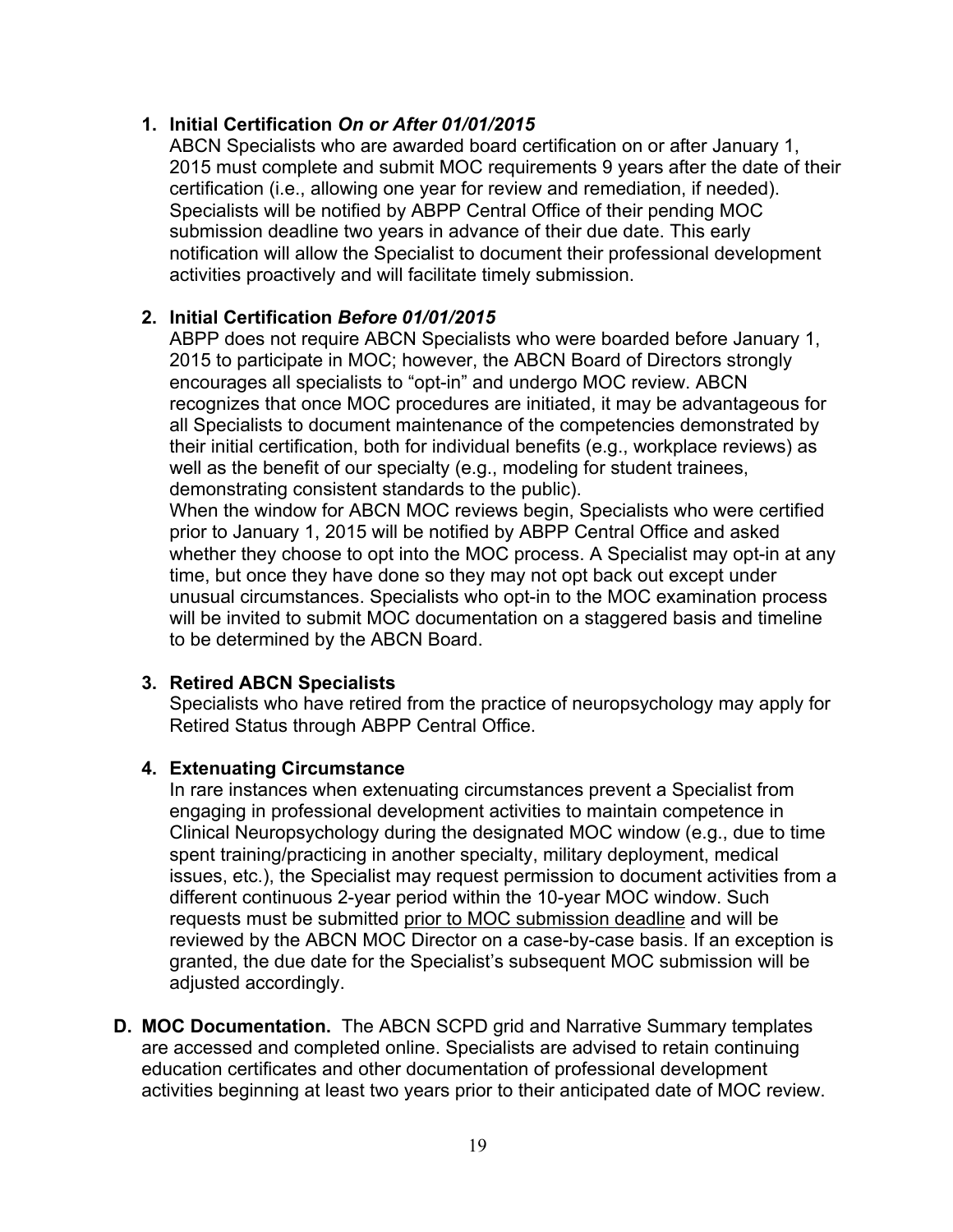Although these supporting documents will not be included in the MOC submission itself, the Specialist may be asked to produce them in the event of an audit or if questions arise during review.

A small, random sample of MOC submissions will be audited each year as part of ongoing quality control. Specialists whose MOC submissions are audited will be contacted by the ABCN MOC Committee to arrange for appropriate supporting documentation to be submitted (e.g., CE certificates, course syllabi, presentation materials, performance evaluations, publication reference list).

- **E. MOC Review Process.** A member of the ABCN MOC Committee will review the Specialist's MOC materials against established ABCN standards and determine whether criteria for passing MOC review have been met.
	- **1.** If the submitted materials clearly meet ABCN criteria, the MOC Reviewer will recommend to ABPP that the Specialist maintain certification for another 10 years.
	- **2.** If the submitted materials do not clearly meet criteria, the MOC Reviewer will prepare written feedback and recommend to ABPP that remediation be required before MOC is awarded. The Specialist will have up to one year to resubmit their MOC materials and will retain their ABCN certification status during the remediation/resubmission process
		- **a.** If the deficiencies identified by the MOC Reviewer are addressed, the recommendation will be made to ABPP that the Specialist maintain certification for another 10 years.
		- **b.** If the deficiencies are not adequately addressed, or if the Specialist does not resubmit MOC documentation by the one-year deadline, the MOC Reviewer will recommend to ABPP that ABCN certification be revoked.
	- **3.** If the MOC Reviewer determines that information required to make a decision is missing, incomplete, or unclear, the Reviewer may contact the Specialist to request clarification. Specialists who receive an inquiry regarding missing or unclear information must supply the requested information within 90 days of the date of notification. If the requested information is not received by this deadline, the MOC Reviewer will prepare written feedback and recommend to ABPP that remediation be required before MOC is awarded.

# **IX. DISABILITY ACCOMMODATIONS**

ABCN encourages qualified neuropsychologists with disabilities to enter the board certification process and will attempt to provide reasonable accommodations for applicants with verified disabilities, consistent with the intent of the Americans with Disabilities Act (ADA).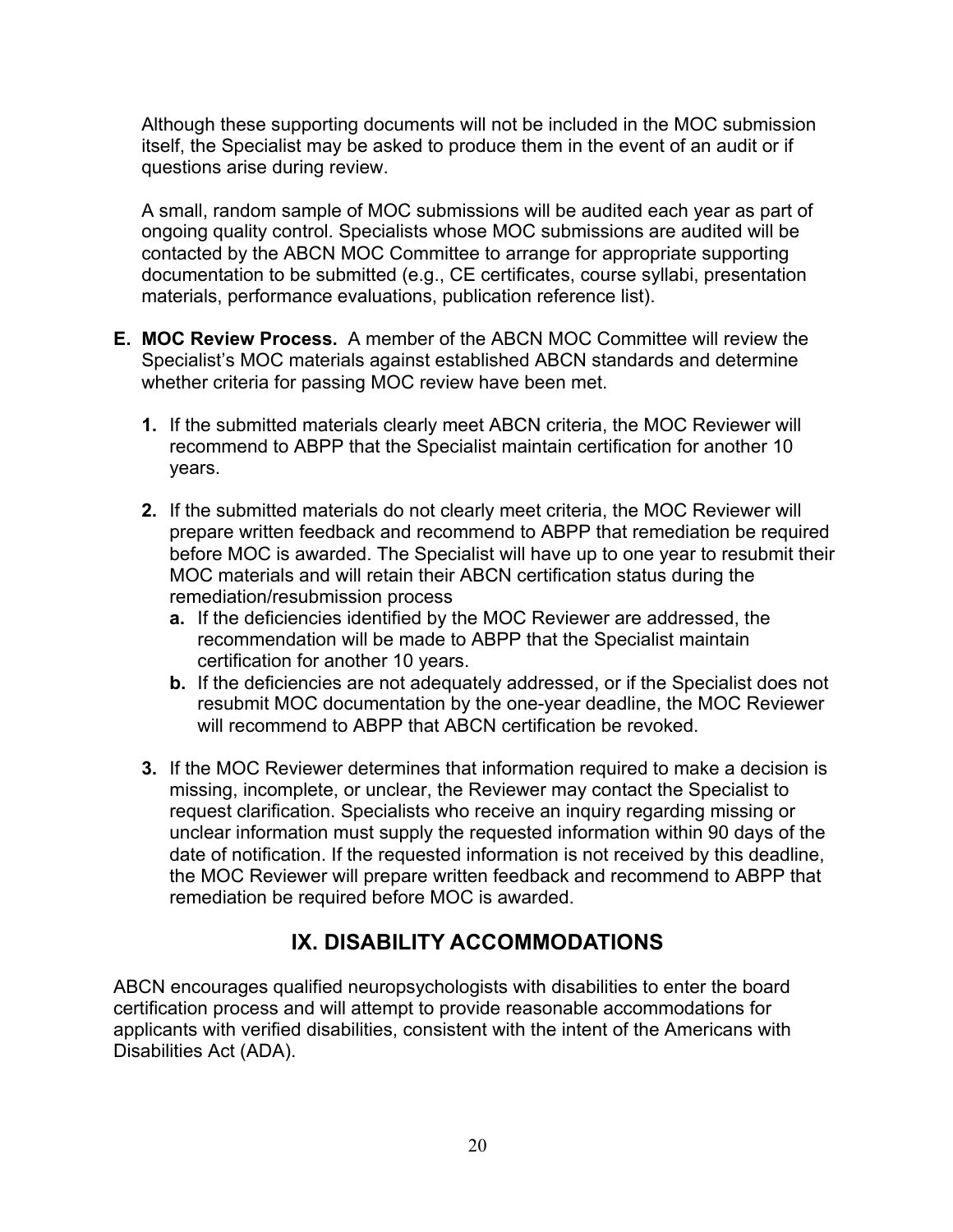Applicants who request accommodations because of disability must advise ABCN in writing no later than the deadline for submitting application materials for examination. All documentation and supporting evidence must be received by ABCN at least 60 days before the examination in question is conducted. In its sole discretion, ABCN will either grant or deny the request based on applicable guidelines. In some cases, applicants may be asked to assist the board in developing reasonable accommodations, as necessary.

For more detailed information on ADA accommodations, please review the ABCN ADA information page and our application for testing accommodations.

# **X. LANGUAGE ACCOMMODATIONS**

If English is not your primary language, you may qualify for accommodations on the written exam. To determine if you qualify, please complete the application available at this link.

# **XI. POLICY FOR BREASTFEEDING PARENTS**

ABCN understands and values the importance of a parent's decision to breastfeed a child. In support of our candidates taking the Written Examination, ABCN will work with our written exam vendor to approve and communicate accommodations for nursing parents. More information about this accommodation request is available at this link.

# **XII. GUIDELINES FOR APPEALS**

Candidates may submit a formal appeal of any of the following four decisions:

- 1) Denial of meeting specialty specific qualifications (credentials review),
- 2) Non-approval of practice samples, or
- 3) Not being awarded certification following oral examination.
- 4) Failure to pass Maintenance of Certification review.

Appeals must be filed within 30 days of receipt of written notice of one of the aforementioned appealable decisions. The candidate must specify the grounds on which the appeal is made. The alleged grounds must be numbered and must explain in what way they reflect violation of ABPP/ABCN procedures

- **A. Credential Review Appeals.** Appeals related to the denial of generic or specialty specific requirements for candidacy should be sent to the **ABPP Central Office**. The ABPP Executive Officer will seek resolution by the ABPP Standards Committee, whose decision shall be final.
- **B. Written Examination Appeals.** Failure of the written examination is not an appealable decision. If a procedural error occurs at the time of examination, however, candidates may request a card from the Prometric Testing Center Administrator with information on how to seek a remedy. Candidates should follow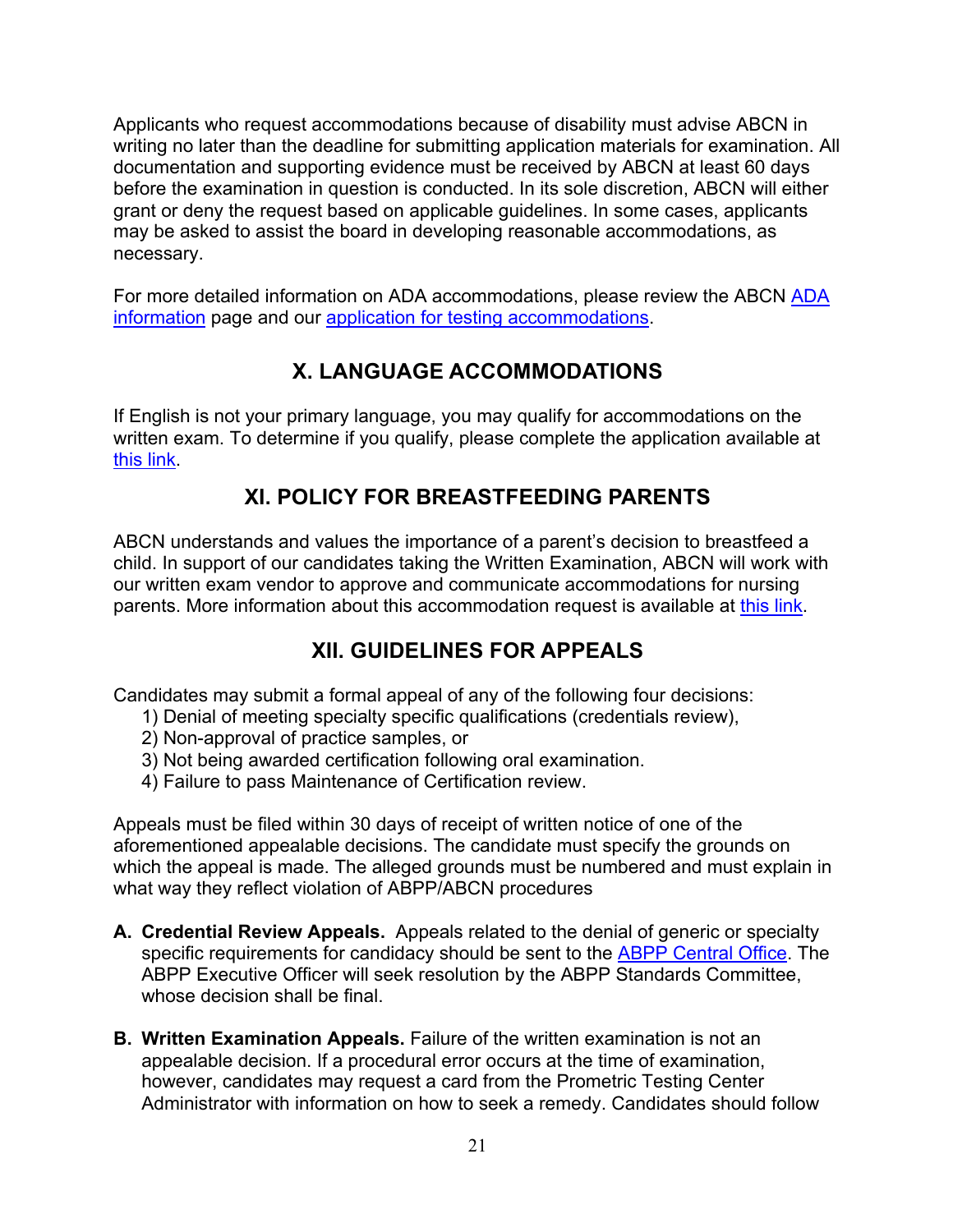the instructions on the card and Prometric will notify the candidate directly of the appeal decision, which is final.

**C. Practice Sample Appeals.** A decision to "not accept" the Practice Sample may be appealed under specific circumstances as described below. If a candidate believes there are acceptable grounds to file an appeal, an appeal letter should be addressed to the ABCN President and submitted to the ABCN Office. The ABCN President shall notify the Examinations Chair and refer the appeal to the Oral Examination Appeals Committee, who will complete a review and make a decision within 60 days after receipt of the request for appeal letter.

#### **1. Acceptable grounds for appeal of PS Decision:**

- **a.** Failure on the part of ABCN to comply with stated procedures for Practice Sample review.
- **b.** Review does not pertain to the cases submitted.
- **c.** Processing errors due to technical malfunction of the ScholarOne submission platform.

### **2. Unacceptable grounds for appeal of PS Decision:**

- **a.** Disagreement by the Candidate with the PS reviewers' judgment.
- **b.** Testimony of performance or achievement in professional work not submitted as part of the PS.
- **c.** Lack of unanimity in the PS review team decision.
- **d.** Perceived absence of match between the theoretical orientation of the Candidate and a PS reviewer.
- **D. Oral Examination Appeals.** The decision to not award board certification based on oral examination performance may be appealed under specific circumstances as described below. If a candidate believes there are acceptable grounds to file an appeal, an appeal letter should be addressed to the ABCN President and submitted to the ABCN Office. The ABCN President shall notify the Examinations Chair and refer the appeal to the Oral Examination Appeals Committee, who will complete a review and make a decision within 60 days after receipt of the request for appeal letter.

### **1. Acceptable grounds for appeal of Oral Examination Decision:**

- **a.** Conditions of the examination were not consistent with the principles and policies stated in the current Candidate Manual.
- **b.** Inappropriate behavior on the part of one or more Examiners.
- **c.** Lack of opportunity for the Candidate to demonstrate his or her knowledge and skills.
- **2. Unacceptable grounds for appeal of Oral Examination Decision:**
	- **a.** Disagreement by the Candidate with the Examining Team's judgment.
	- **b.** Testimony of performance or achievement in professional work not directly related to the examination situation.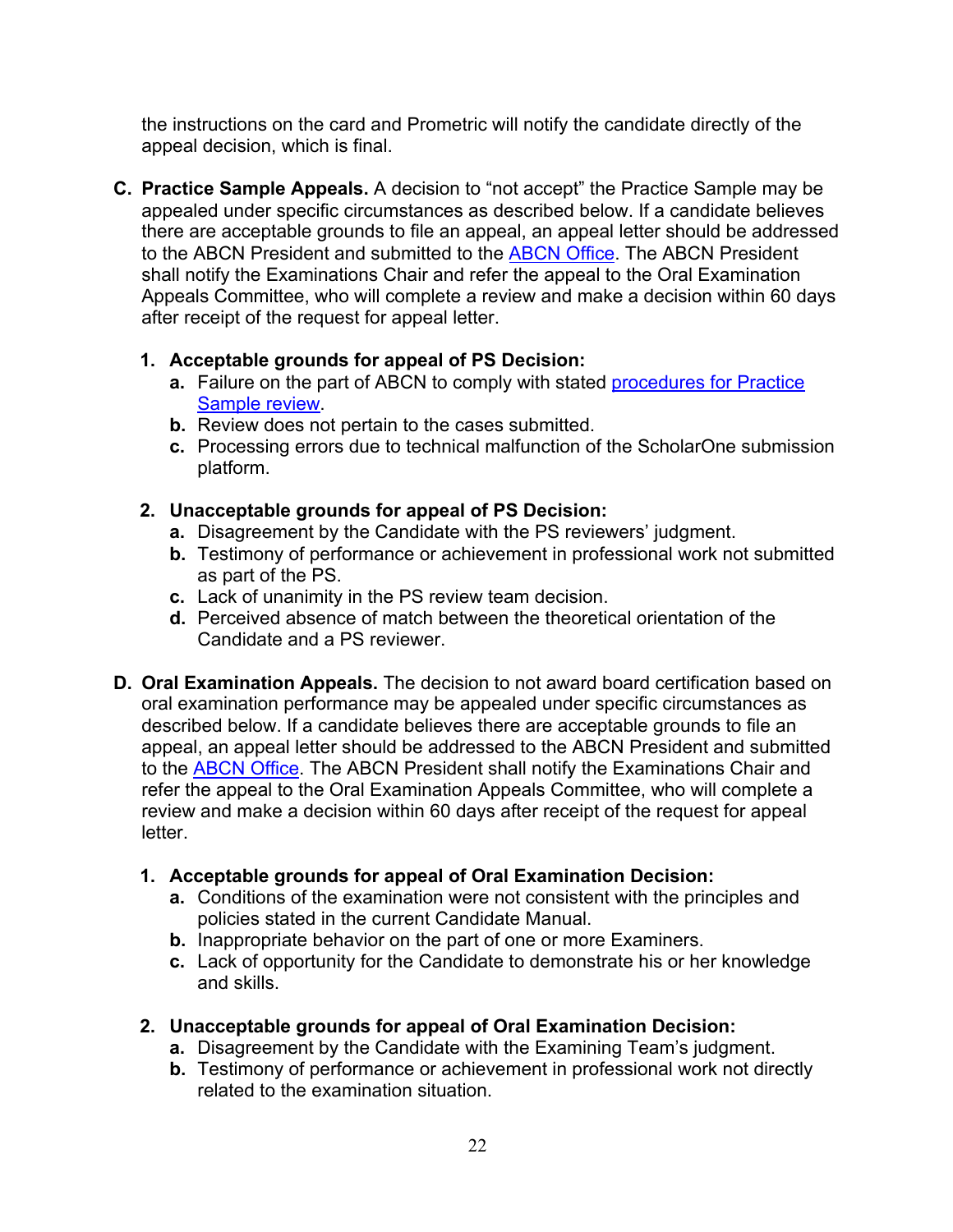- **c.** Lack of unanimity in the Examining Team decision.
- **d.** Absence of match between the theoretical orientation of the Candidate and an Examiner.
- **E. Maintenance of Certification Appeals.** The decision to not award MOC may be appealed under specific circumstances as described below. If a candidate believes there are acceptable grounds to file an appeal, a letter should be addressed to the ABCN President and submitted to the ABCN Office. The ABCN President shall notify the ABCN Appeals Committee Chair, who designates two committee members to assist in the Appeal review.

#### **1. Acceptable grounds for appeal of MOC Decision:**

- a. Failure on the part of ABCN to comply with stated procedures for MOC.
- b. MOC Review does not pertain to the materials submitted by the Specialist.

#### **2. Unacceptable grounds for appeal of MOC Decision:**

- a. Disagreement with the MOC Reviewers' judgment.
- b. Testimony of performance or achievement in professional work not submitted as part of the MOC materials.
- c. Lack of unanimity in the MOC review decision.
- d. Perceived absence of match between the theoretical orientation of the Candidate and a MOC reviewer.
- **F. Score and Conduct of Appeal.** The procedural issues addressed during appeal shall be limited to those stated in the appeal request letter and which meet the requirement of an appealable procedural issue. If legal issues appear to be involved, ABPP legal counsel may be consulted.

The review process is based primarily upon information before the specialty board at the time of the original decision. The committee reviewing appeals may, however, seek further information from the Chair and members of the Oral Examination Committee, the Credentials Review Committee, the candidate, or others as appropriate to the issues being raised. The process is not a *de novo* review, but a review of the challenge to the Specialty Board decision.

An appeal decision must be rendered within 60 days of the Specialty Board's receipt of the appeal letter. Failure to complete the review in the 60-day period shall move the appeal to the ABPP Board of Trustees for resolution.

- **G. Decision and Report of the Appeals Committee.** If the Candidate demonstrates by clear and convincing evidence that there was a procedural error that harmed the Candidate in a material way, the Committee shall provide a remedy.
	- **1.** The remedy for denial of eligibility will be to advance the applicant to candidacy.
	- **2.** The remedy for procedural errors at the practice sample or oral examination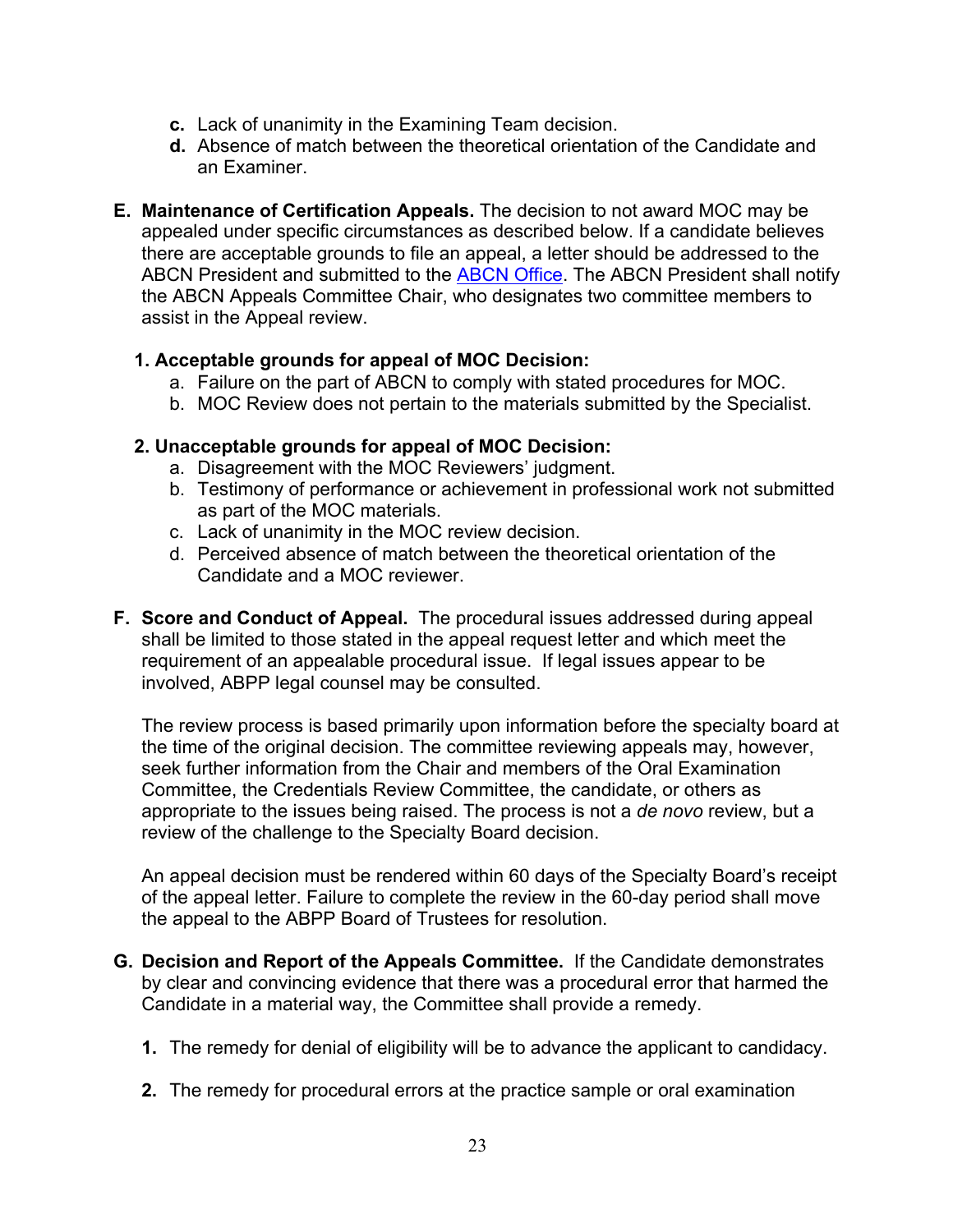stages will ordinarily be to void an oral examination or practice sample review, and offer a new examination or practice sample review with no additional fee assessed to the Candidate. Alternatively, the matter may be referred back to the Examination Chair for consideration of other remedies. The Appeals Committee may not, however, overturn a prior decision and "pass" a Candidate.

**3.** The remedy for not passing MOC shall be to provide a new MOC review within one year without loss of certification status in the interim. Alternatively, the matter may be referred back to the MOC Chair for consideration of other remedies. The Appeals Committee may not, however, overturn a prior MOC decision and "pass" the Specialist.

The committee reviewing the appeal shall address and render a decision on each issue raised by the Candidate and explain the basis for that decision. The ABCN President shall forward the decision to the ABPP Executive Officer, who will review, consult, and edit as necessary before providing feedback to the Candidate under the Executive Officer's signature on the ABPP stationary.

### **XIII. RESOURCES**

Candidates who wish to learn more about preparing for board certification in clinical neuropsychology may wish to consult several resources. An extensive ABCN board preparation workshop is offered several times each year at professional meetings of the American Academy of Clinical Neuropsychology, International Neuropsychological Society, and National Academy of Neuropsychology. Please check the conference programs of those meetings for specific information regarding the workshop content and scheduling. In addition, the American Academy of Clinical Neuropsychology has assembled a number of resources developed by ABCN specialists to assist and mentor candidates. These resources are not formally vetted by or affiliated with the ABCN board, but may provide a starting point and supportive environment for those seeking guidance through the board certification process.

### **XIV. CONTACT INFORMATION**

For questions regarding the review of generic credentials (doctoral and internship training programs), fee structure/payments, or early entry student option, please contact ABPP Central Office:

ABPP Central Office: 600 Market Street, Suite 201 Chapel Hill, NC 27516 Phone: (919) 537-8031 Fax: (919) 537-8034 office@abpp.org